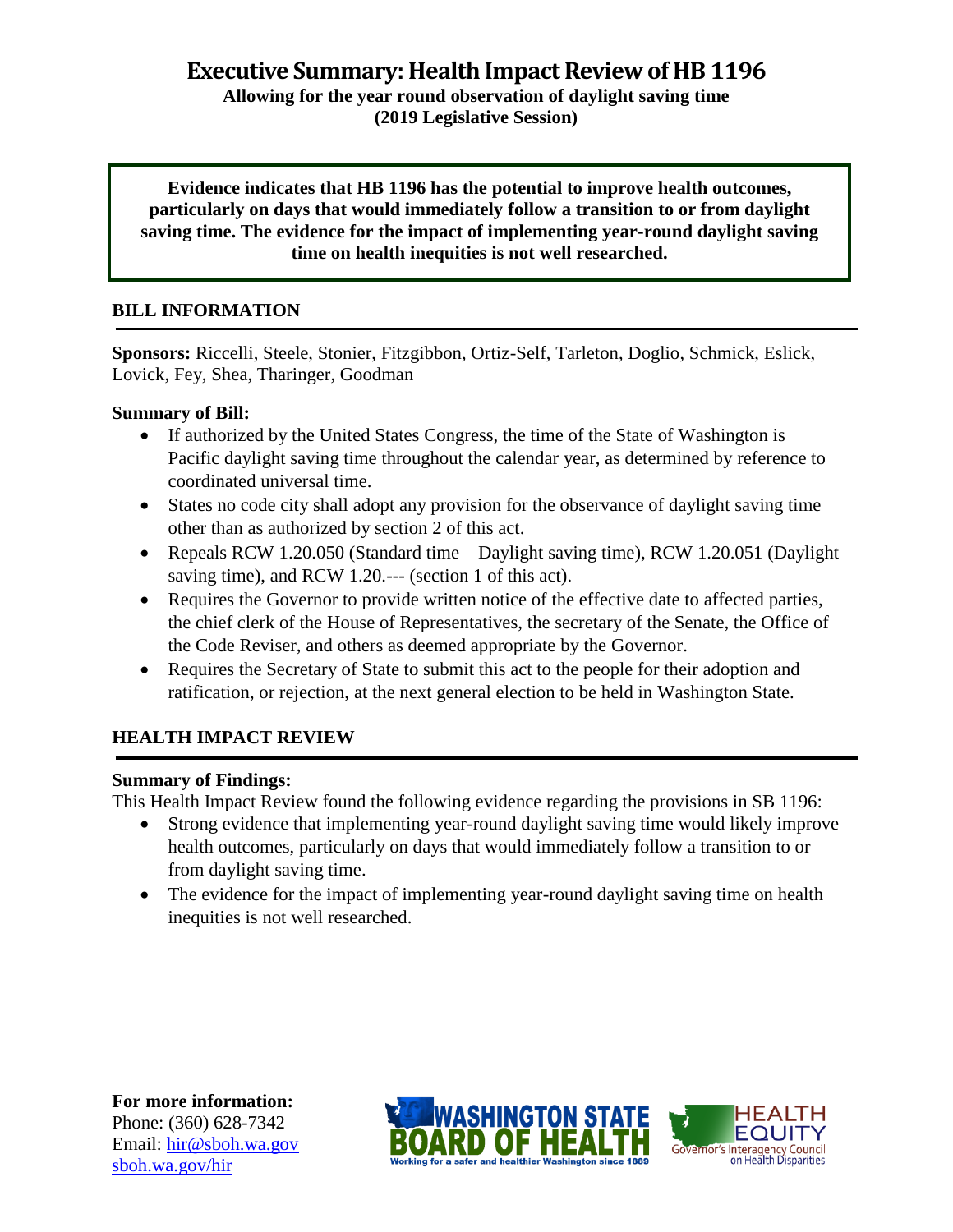# **Health Impact Review of SB 1196**

**Allowing for the year round observation of daylight saving time (2019 Legislative Session)**

January 17, 2019

**Staff contact:** Caitlin Lang-Perez Phone: (360) 628-7342 Email: [caitlin.lang@sboh.wa.gov](mailto:caitlin.lang@sboh.wa.gov)

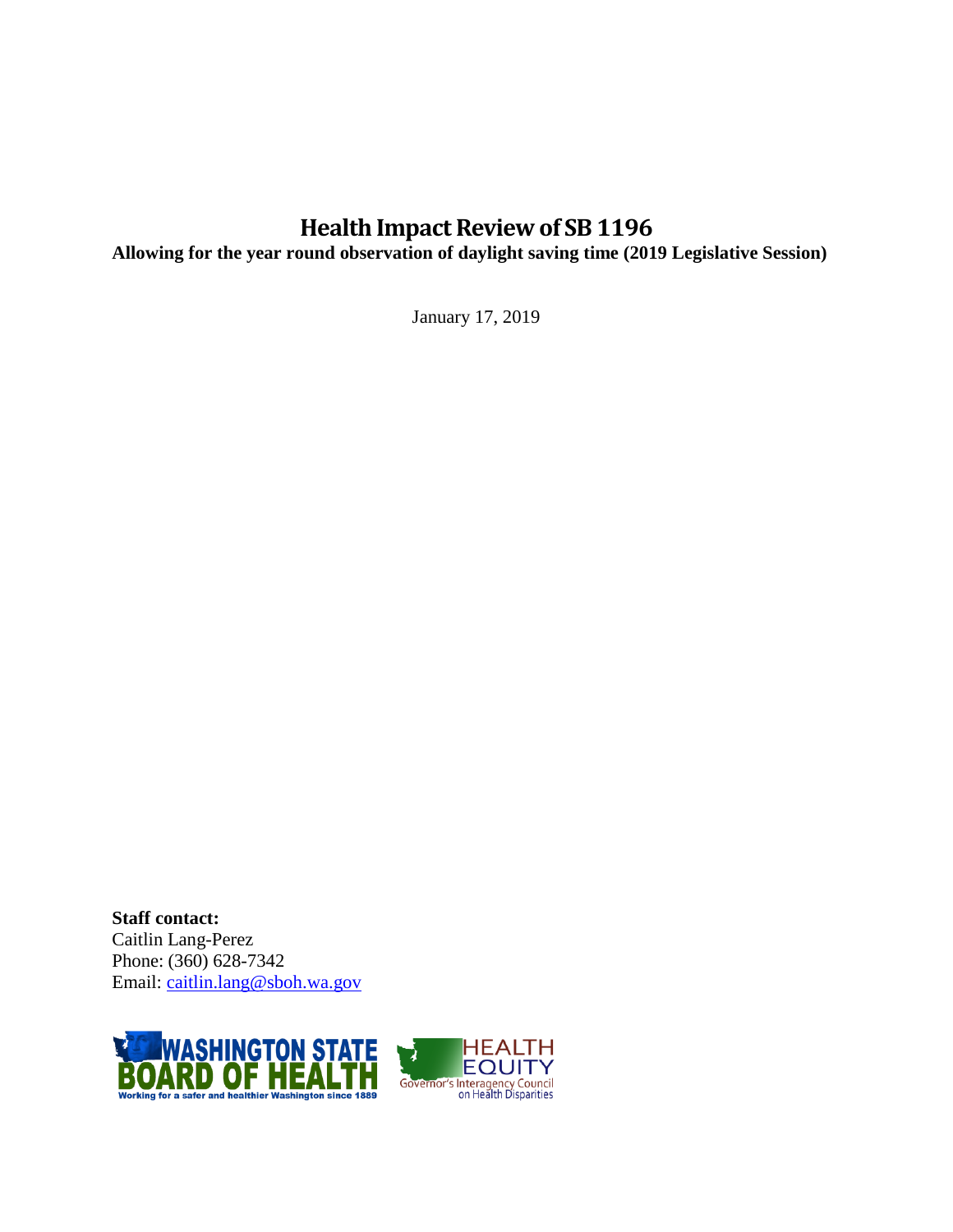# **Contents**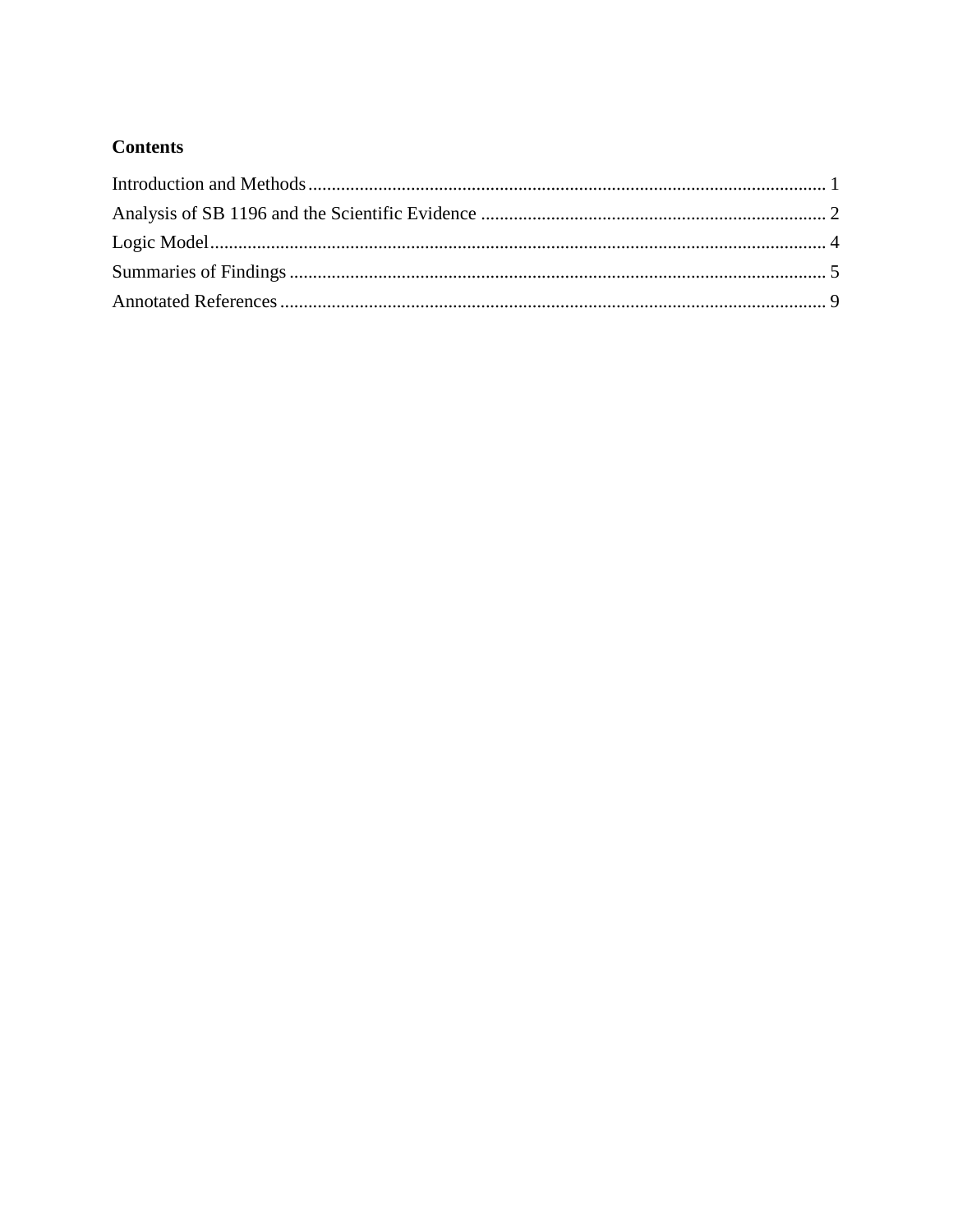#### **Introduction and Methods**

<span id="page-3-0"></span>A Health Impact Review is an analysis of how a proposed legislative or budgetary change will likely impact health and health disparities in Washington State [\(RCW 43.20.285\)](http://apps.leg.wa.gov/rcw/default.aspx?cite=43.20.285). For the purpose of this review 'health disparities' have been defined as the differences in disease, death, and other adverse health conditions that exist between populations [\(RCW 43.20.270\)](http://apps.leg.wa.gov/rcw/default.aspx?cite=43.20.270). This document provides summaries of the evidence analyzed by State Board of Health staff during the Health Impact Review of House Bill 1196 (HB [1196\)](https://app.leg.wa.gov/billsummary?BillNumber=1196&Initiative=false&Year=2019).

Staff analyzed the content of SB 1196 and created a logic model depicting possible pathways leading from the provisions of the bill to health outcomes. We consulted with experts and contacted key informants about the provisions and potential impacts of the bill. We conducted an objective review of published literature for each pathway using databases including PubMed, Google Scholar, and University of Washington Libraries. More information about key informants and detailed methods are available upon request.

The following pages provide a detailed analysis of the bill including the logic model, summaries of evidence, and annotated references. The logic model is presented both in text and through a flowchart (Figure 1). The logic model includes information on the strength-of-evidence for each relationship. The strength-of-evidence has been defined using the following criteria:

- Not well researched: the review of literature yielded few if any studies or only yielded studies that were poorly designed or executed or had high risk of bias.
- **A fair amount of evidence:** the review of literature yielded several studies supporting the association, but a large body of evidence was not established; or the review yielded a large body of evidence but findings were inconsistent with only a slightly larger percentage of the studies supporting the association; or the research did not incorporate the most robust study designs or execution or had a higher than average risk of bias.
- **Strong evidence:** the review of literature yielded a large body of evidence on the relationship (a vast majority of which supported the association) but the body of evidence did contain some contradictory findings or studies that did not incorporate the most robust study designs or execution or had a higher than average risk of bias; or there were too few studies to reach the rigor of "very strong evidence;" or some combination of these.
- **Very strong evidence:** the review of literature yielded a very large body of robust evidence supporting the association with few if any contradictory findings. The evidence indicates that the scientific community largely accepts the existence of the association.

This review was subject to time constraints, which influenced the scope of work for this review. The annotated references are only a representation of the evidence and provide examples of current research. In some cases only a few review articles or meta-analyses are referenced. One article may cite or provide analysis of dozens of other articles. Therefore the number of references included in the bibliography does not necessarily reflect the strength-of-evidence. In addition, some articles provide evidence for more than one research question, so are referenced multiple times.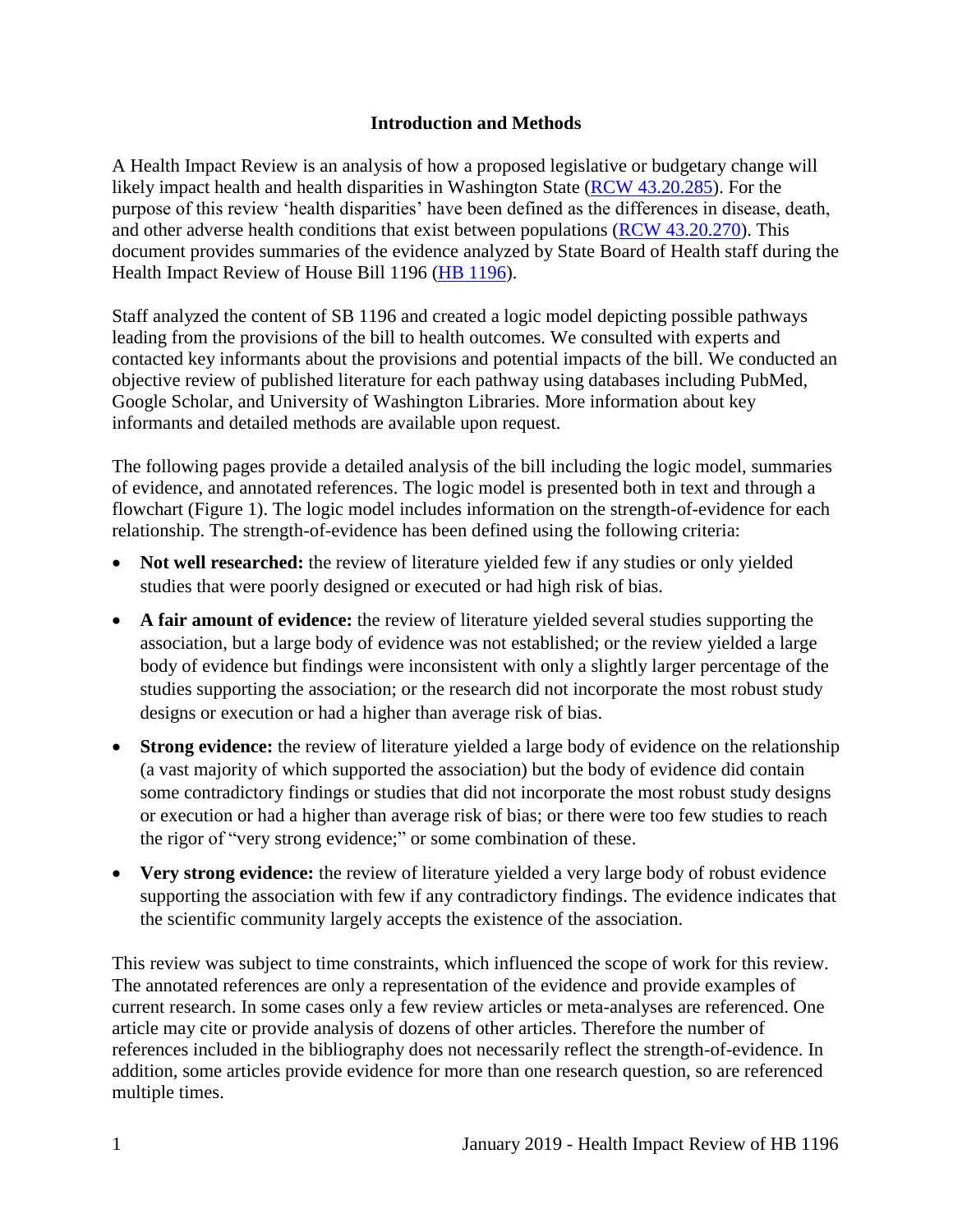#### **Analysis of SB 1196 and the Scientific Evidence**

# <span id="page-4-0"></span>**Summary of relevant background information**

- It is U.S. policy (U.S. Code, [Title 15 §260\)](https://www.govinfo.gov/content/pkg/USCODE-2011-title15/html/USCODE-2011-title15-chap6-subchapIX.htm) to "promote the adoption and observance of uniform time within standard time zones […] the [U.S.] Secretary of Transportation is authorized and directed to foster and promote widespread and uniform adoption and observance of the same standard of time within and throughout each such standard time zone."<sup>1</sup>
- Federal law requires states to observe daylight saving time (DST) from early March to early November and standard time the remainder of the year.<sup>1</sup> However, states are permitted to implement standard time year-round, without federal approval, as Hawaii and Arizona have done. Adopting DST year-round requires Congressional and Presidential approval.
- In 2018, [H.R.6202](https://www.congress.gov/bill/115th-congress/house-bill/6202/text) was introduced to the 115<sup>th</sup> U.S. Congress. The legislation would allow states to elect to observe year-round  $DST<sup>2</sup>$ . The proposal was referred to the House Committee on Energy and Commerce.
- Currently, three other states have proposals to implement DST year-round.
	- o In March 2018, Florida passed the "Sunshine Protection Act" (Florida Statute [1.025\)](http://www.leg.state.fl.us/statutes/index.cfm?mode=View%20Statutes&SubMenu=1&App_mode=Display_Statute&Search_String=1.025&URL=0000-0099/0001/Sections/0001.025.html), making it the only state to adopt DST year-round.<sup>3</sup> While legislation to authorize Florida's act has been introduced in the U.S. Congress [\(S.2537](https://www.congress.gov/bill/115th-congress/senate-bill/2537/text) and [H.R.](https://www.congress.gov/bill/115th-congress/house-bill/5279)  [5279\)](https://www.congress.gov/bill/115th-congress/house-bill/5279), neither chamber has voted on the proposals.<sup>4</sup>
	- $\circ$  In 2018, California voters passed [Proposition 7,](http://www.voterguide.sos.ca.gov/propositions/7/) which encourages the legislature to consider instituting year-round  $DST$ .<sup>5</sup> The proposition also requires a twothirds vote of the Legislature to change the period of DST. In December 2018, Assembly members introduced [Assembly Bill](http://leginfo.legislature.ca.gov/faces/billTextClient.xhtml?bill_id=201920200AB7&search_keywords=daylight+saving+time) 7 to establish California's standard time to year-round DST.<sup>6</sup>
	- o In January 2019, Oregon legislators introduced legislation [\(House Bill 2297\)](https://olis.leg.state.or.us/liz/2019R1/Measures/Overview/HB2297) to abolish the annual one-hour change in time from standard time to DST and to maintain Oregon on DST all year. 7

#### **Summary of HB 1196**

- If authorized by the United States Congress, the time of the State of Washington is Pacific daylight saving time throughout the calendar year, as determined by reference to coordinated universal time.
- States no code city shall adopt any provision for the observance of daylight saving time other than as authorized by section 2 of this act.
- Repeals RCW 1.20.050 (Standard time—Daylight saving time), RCW 1.20.051 (Daylight saving time), and RCW 1.20.--- (section 1 of this act).
- Requires the Governor to provide written notice of the effective date to affected parties, the chief clerk of the House of Representatives, the secretary of the Senate, the Office of the Code Reviser, and others as deemed appropriate by the Governor.
- Requires the Secretary of State to submit this act to the people for their adoption and ratification, or rejection, at the next general election to be held in Washington State.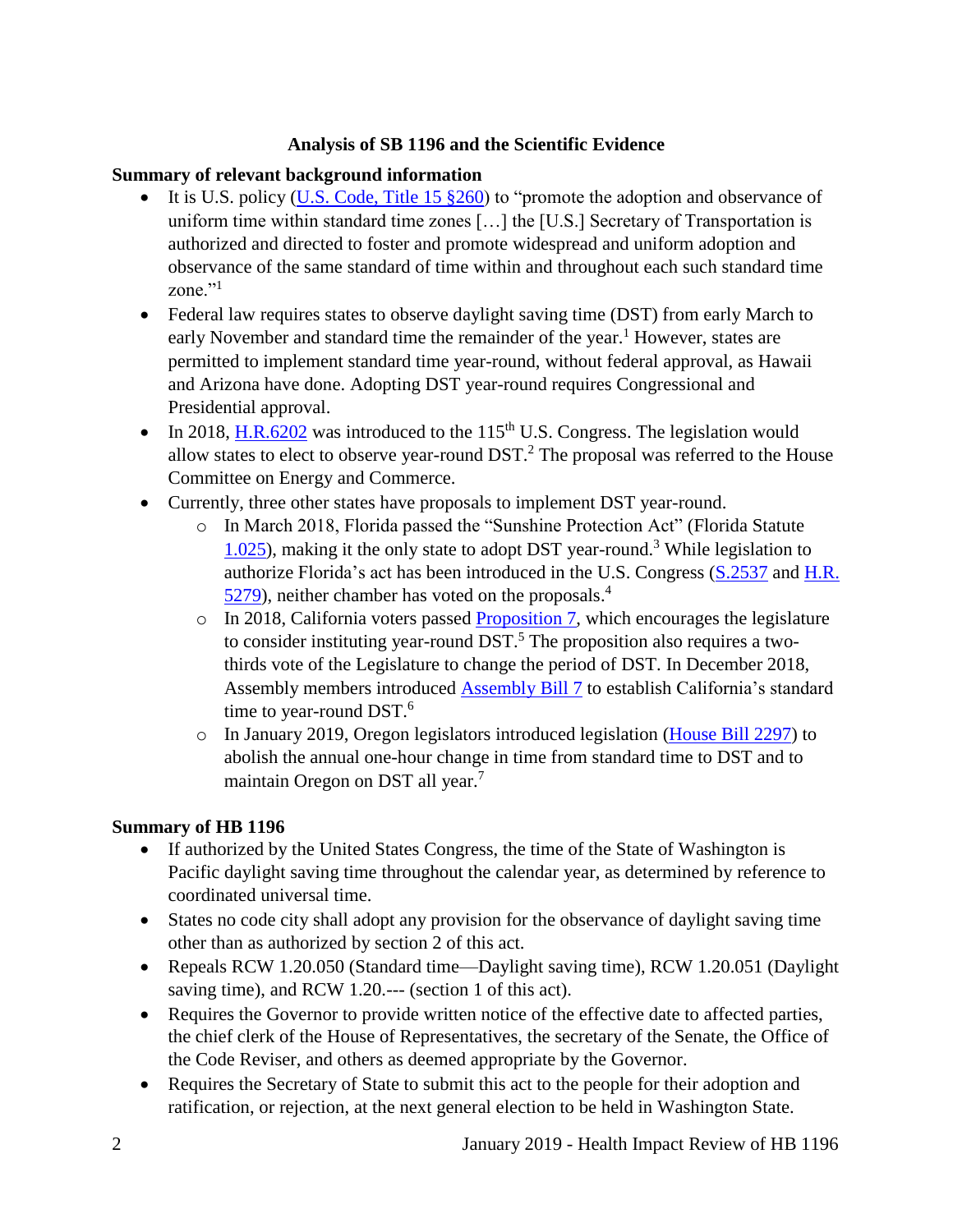#### **Health impact of HB 1196**

Evidence indicates that SB 1196 has the potential to improve health outcomes, particularly on days that would immediately follow a transition to or from DST. The evidence for the impact of implementing year-round DST on health disparities is not well researched.

#### **Pathway to health impacts**

The potential pathways leading from the provisions of SB 1196 are depicted in Figure 1. There is strong evidence that implementing year-round DST would likely improve health outcomes such as heart attack and stroke, particularly on the days that would have immediately followed a transition to or from DST.<sup>8-21</sup> The likely impact of implementing year-round DST on health disparities is not well researched.

Due to time limitations we only researched the most direct connections between the provisions of the bill, health, and health disparities and did not explore the evidence for all possible pathways. We specifically looked at the provisions in the bill that would make daylight saving time the permanent time of Washington State. For example, potential pathways that were not researched include:

 Evidence of how changing to and from DST impacts economic growth, energy use, agriculture, or crime.

#### **Magnitude of impact**

Because this bill would implement year-round DST for Washington State, the population likely to be impacted includes all Washington residents. Evidence from the literature does highlight a few populations that appear to have higher risk for adverse health events around the time of the transition to DST such as those taking cardiac medications,<sup>12</sup> those with low cholesterol and triglycerides,<sup>12</sup> individuals under the age of 65 years,<sup>13</sup> and those with other comorbidities (hypertension, diabetes, etc.).<sup>17</sup> Further, the evidence also suggests that individuals who already have trouble sleeping, children, and the elderly may have more trouble adjusting following the transition to DST in the spring.<sup>[11,](#page-13-0)[16](#page-15-0)</sup>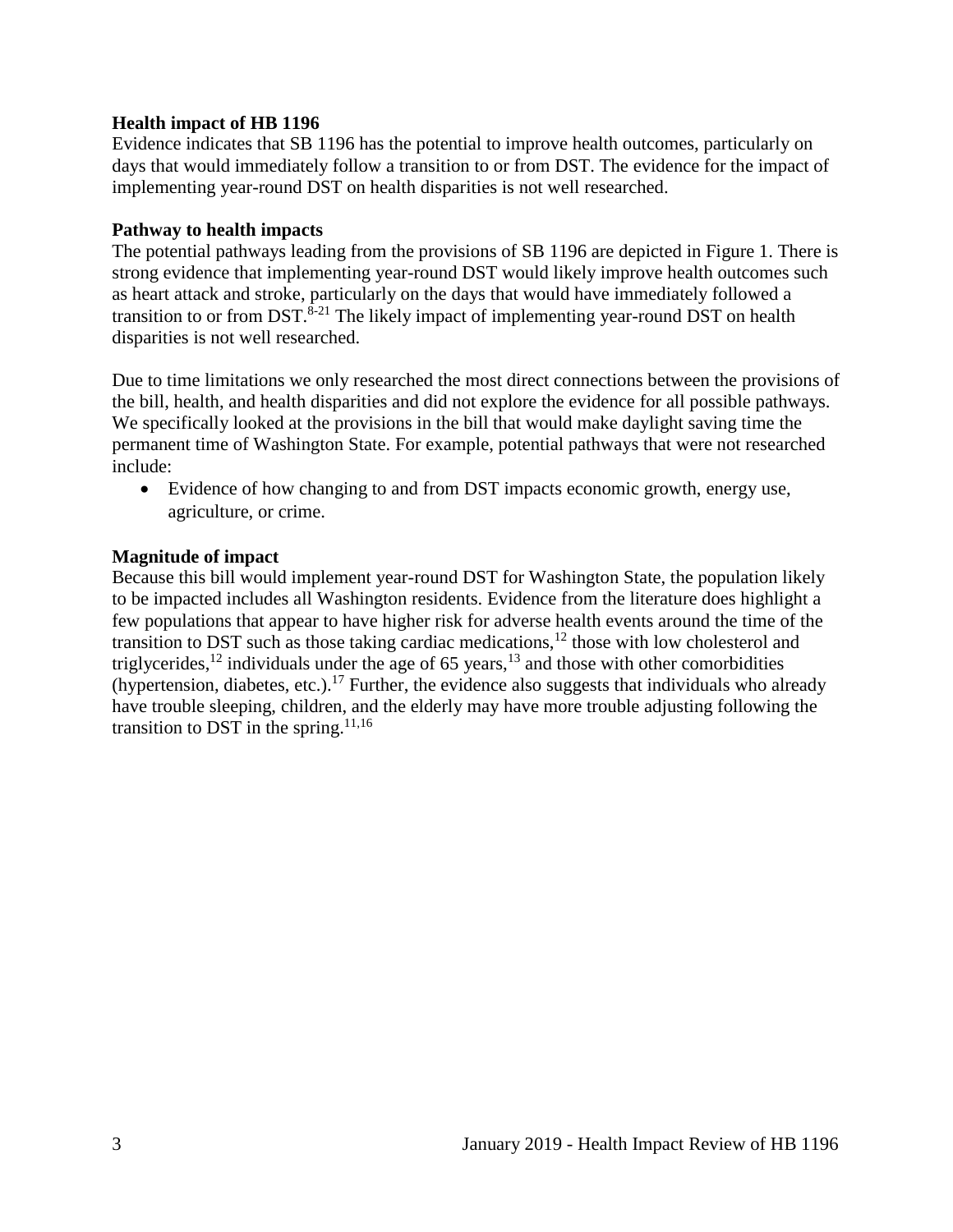# **Logic Model**

<span id="page-6-0"></span>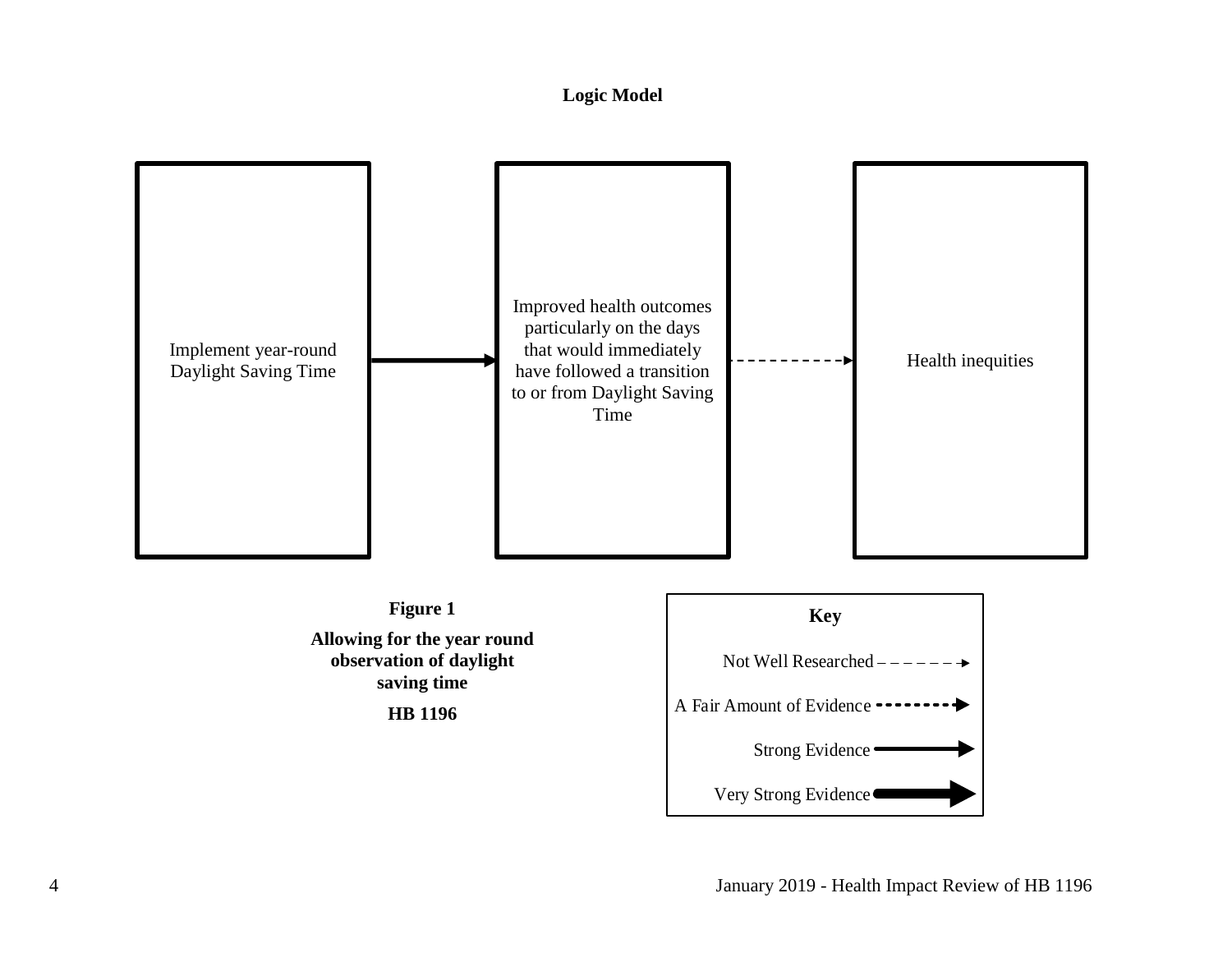#### **Summaries of Findings**

#### <span id="page-7-0"></span>**Will implementing year-round Daylight saving time in Washington improve health outcomes?**

There is strong evidence that implementing year-round daylight saving time (DST) would improve health outcomes, particularly on days that would immediately follow a transition to or from DST. While the strength of evidence for the relationship between implementing year-round DST and any one particular health outcome varies, the body of evidence between implementing year-round DST and health outcomes as a whole is strong. Additionally, some health outcomes had conflicting findings in the literature and were therefore not included in the strength of evidence analysis. The strength of evidence for this research question focuses only on the literature for heart attacks and stroke.<sup>[9,](#page-12-0)[12-15](#page-13-1)[,17-21](#page-15-1)</sup> A summary of the research not included regarding DST and traffic accidents, work-related accidents,<sup>22-24</sup> depressive episodes,<sup>10</sup> and suicide<sup>8</sup> is summarized at the end of this section beginning on page 6.

#### *Heart Attack*

A number of studies have examined the relationship between DST transitions and the incidence of heart attacks. One study found a 29% increase the incidence of non-fatal acute myocardial infarctions (AMI) during the first four workdays after the transition to DST in the spring and a 44% increase during the first four workdays following the transition out of DST in the fall.<sup>9</sup> In the spring, the effect was greatest on the Monday following the transition and was also more pronounced among men. In the fall, the effect was more delayed with peaks on Tuesday and Thursday. There was also a more pronounced effect for women, and individuals who were employed, not taking a beta-blocker and who were not engaging in physical activity (a known trigger for AMI) in the fall.<sup>9</sup> Other studies have found a more pronounced risk for AMI following the transition to DST in the spring that occurs within the first week, with the most significant peaks occurring on the first day or first three days after  $DST$ .<sup>12-14</sup> A number of studies found no association between heart attacks and the transition back to standard time in the fall, but a few studies noted a decrease in the incidence of heart attacks during this time. For example, one study found that the Tuesday following a DST shift in the fall was significant for decreasing AMI count by 21%, and another found that the incidence of AMI significantly decreased the Monday following the transition.<sup>[15,](#page-14-0)[17](#page-15-1)</sup> Some studies found that while there were peaks in the number of cases in the days following a transition to or from DST, overall there were not increases in the number of total cases within the year. $14,15,17$  $14,15,17$  $14,15,17$ 

#### *Stroke*

One study identified a relationship between shifting to DST and the risk of stroke. In this study, after a DST transition, the incidence of ischemic stroke (IS) increased in the first two days. Overall, the incidence did not change compared to control weeks but the timing of events was impacted by a DST transition. When compared with men, women were more susceptible to temporal changes after DST transitions and older patients also had a significant increased risk of IS following a DST transition.<sup>18</sup>

For both heart attacks and strokes, one of the underlying factors that most studies discuss is the impact that DST has on sleep and circadian rhythm, and how these factors impact health outcomes. One literature review examined studies that looked at the impacts of DST on sleep.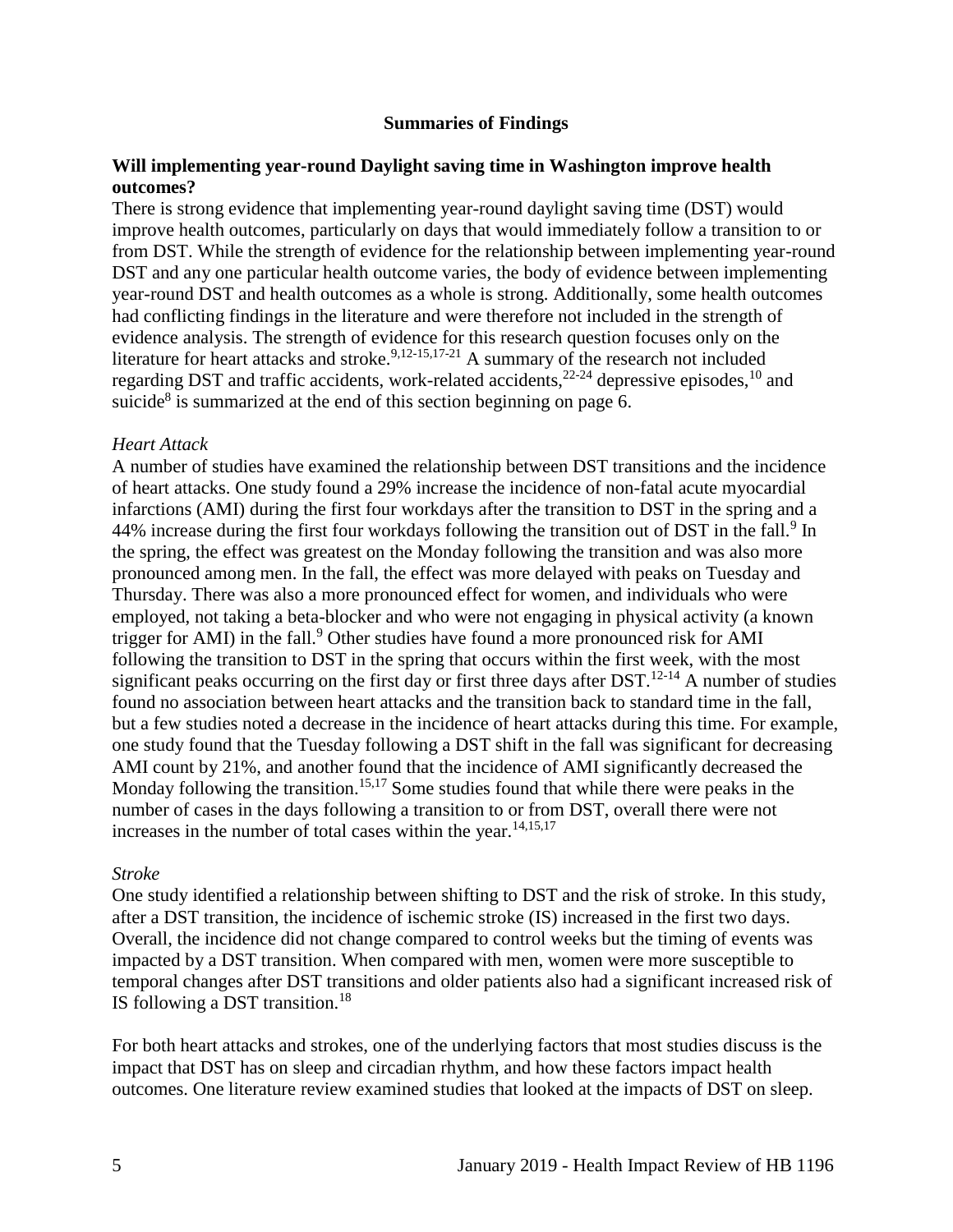Summarizing the findings from 13 studies, the author concludes that, "[t]he start of [DST] in the spring is thought to lead to the relatively inconsequential loss of 1 hour of sleep on the night of the transition, but data suggests that increased sleep fragmentation and sleep latency present a cumulative effect of sleep loss, at least across the following week, perhaps longer. The autumn transition is often popularized as a gain of 1 hour of sleep but there is little evidence of extra sleep on that night. The cumulative effect of five consecutive days of earlier rise times following the autumn change again suggests a net loss of sleep across the week."<sup>11</sup> These impacts on sleep, and the closely synchronized circadian system, may increase the incidence of outcomes such as stroke and heart attack, particularly among those already at risk.

#### *Traffic accidents*

The literature regarding traffic accidents and DST has mixed conclusions. One study found that the transition to DST in the spring increased the amount of traffic on the roads due to more people taking advantage of afternoon daylight hours, yet the impact of DST on traffic accidents is not statistically significant in the spring or in the fall.<sup>25</sup> However, another study found following the spring DST transition, fatal accidents increased on the Monday following the transition, with no significant changes on the Saturday or Sunday of the shift.<sup>26</sup> For the fall DST change, the authors found that fatal accidents increased the Sunday prior to the shift, possibly due to the perceived benefit of being able to stay out for an extra hour the night before.<sup>26</sup> A third study found that there was an increase in pedestrian fatal crashes after the transition back to standard time in the fall.<sup>27</sup> Authors suggest that this was due to more darkness during afternoon commute times. Overall, the authors found that shifting an hour of daylight to the evening hours decreased the number of fatal crashes that occurred. They also estimated that 901 fewer fatal crashes would have occurred, including 727 involving pedestrians and 174 involving vehicle occupants, if DST had been in place all year during the study years  $(1987-1991)$ <sup>27</sup> A New Zealand study used 12.6 million accidents claims (2005-2016) to model accident rates as a function of various date-based predictions, including days before/after the start and end of DST.<sup>28</sup> Results show that the start of DST was associated with significantly higher rates of road accidents (first day +16% and second day +12%).<sup>28</sup> A study in Spain used road traffic accident data (1990-2014) to modeled fatalities following DST changes in Spain's 52 provincial capital cities. Authors estimate 40 deaths during the study period can be attributed to DST changes: "23.4 (95% CI [2.7; 39.9]) and 14.7 (95% CI [-7.8; 32.8]) for the summer and fall changes, respectively."<sup>29</sup> Authors estimate, on average, "DST changes are associated with a cost of 1.5 lives every year due to road traffic accidents in Spain's capital cities." However, as 78% of fatal collisions occur on roads outside of cities, they estimate that "this could have an additional cost of another 5 lives every year."<sup>29</sup>

A 2013 literature review looked at 7 other studies in addition to the ones mentioned above and of these, 2 found mixed results for spring versus fall, 3 found a significant increase in traffic accidents, and 2 found no significant increase in accidents.<sup>11</sup> A 2017 systematic review of literature examined the impact of DST on collision risk.<sup>30</sup> The primary outcomes of interest were road traffic collisions, injuries and fatalities. Of the articles reviewed that examined short-term outcomes, five met HIR inclusion criteria. Findings were inconsistent; three of the five articles found no statistically significant short-term effects of DST.<sup>30</sup> Overall, authors found "[t]he longterm findings suggested a positive effect of DST. However, this cannot be attributed solely to DST, as a range of road collision risk factors vary over time."<sup>30</sup> They concluded that the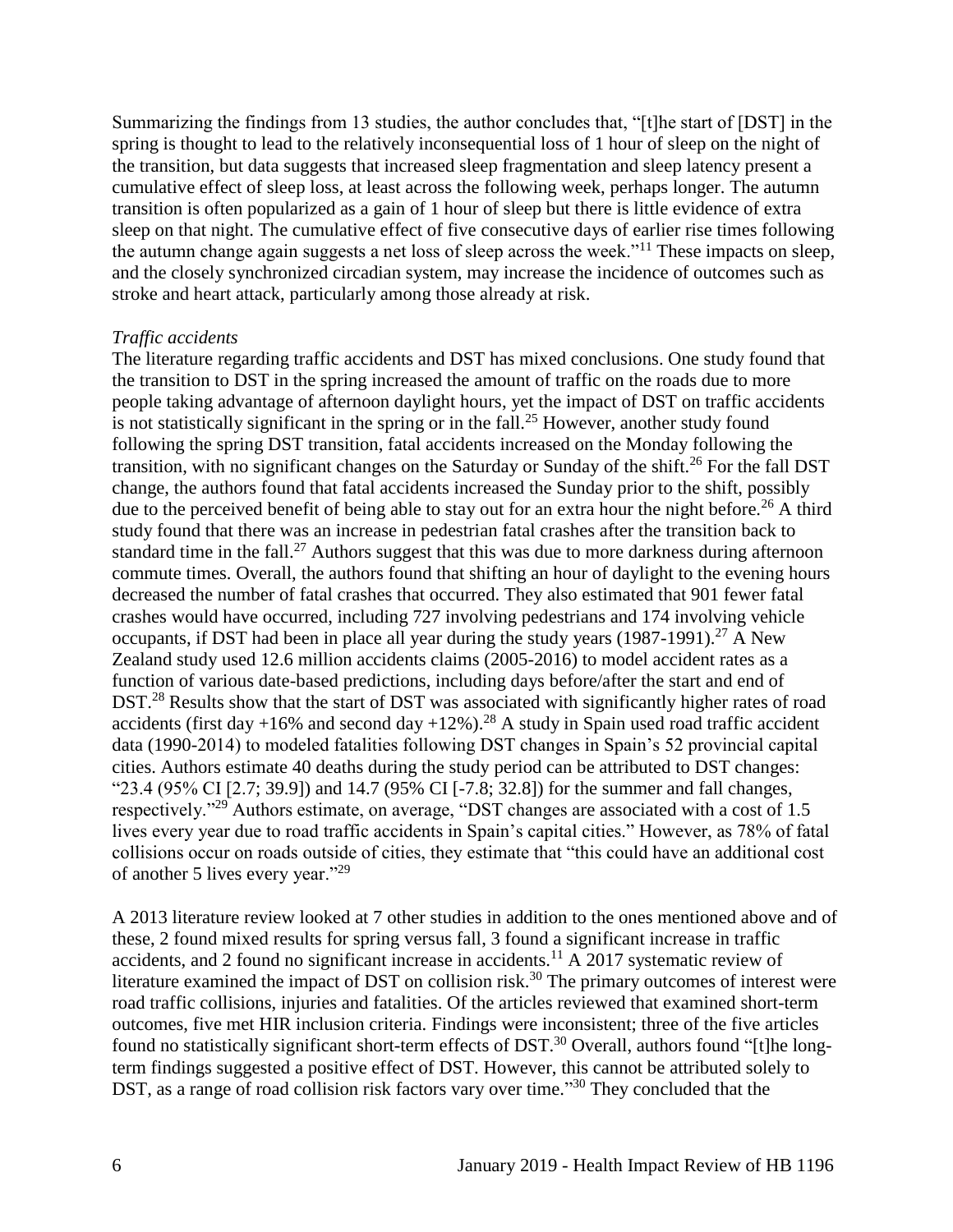"evidence from this review cannot support or refute the assertion that a permanent shift in light from morning to evening will have a road safety benefit."<sup>30</sup>

#### *Work-related accidents*

The literature regarding work-related accidents and DST is also conflicting. Looking first at work-related accidents and occupational injury, three articles found no significant difference in workplace accident frequency between the week before and the week after the shift in the spring and fall.[23,](#page-17-0)[24,](#page-17-1)[28](#page-18-0) The authors of one study did notice a trend in annual and seasonal variation of workplace accidents, which they attribute to seasonal changes in weather conditions.<sup>23</sup> Alternatively, an analysis of national mining injury data from the National Institute for Occupational Safety and Health from 1983-2006 found that there are, on average, 3.6 more mining injuries on the Monday following a transition, which translates to 2,649 more days of work lost due to injury than on non-transition days.<sup>22</sup> This suggests that the injuries that occur on these days are more severe. Authors also analyzed a second data set from the American Time Use Survey of the Bureau of Labor Statistics to understand the link between phase changes (i.e., DST transitions) and sleep quantity. Results from this study indicate that, "…on Mondays directly following the switch to [DST], workers sleep on average 40 min less than on other days. On Mondays directly following the switch to Standard Time— in which 1 hour is gained—there are no significant differences in sleep, injury quantity, or injury severity."<sup>22</sup> The authors conclude that the transition between DST and standard time put employees in danger and that, as a practical application, employers should be mindful of scheduling dangerous work activities around a phase shift. $^{22}$ 

#### *Depressive Episodes and Suicide*

Two additional studies examine the association between DST, depressive episodes, and suicides.<sup>[8,](#page-12-1)[10](#page-12-2)</sup> The first article found that the transition from DST to standard time in the fall was associated with an 11% increase in unipolar depressive episodes that dissipated over a 10 week period.<sup>10</sup> There were no differences following the transition to DST in the spring. The authors hypothesize that these findings have less to do with the changes in circadian rhythm patterns due to the time change but are perhaps a result of the distress caused by a shortening of daylight hours in the fall.<sup>10</sup> In the second study, the authors found that there were no differences in rates of suicide in Australia around DST compared to the rest of the year for females.<sup>8</sup> However, for men, there was a significant increase in incidence at 2 and 4 weeks following the change to DST in the spring compared to the weeks after DST finished in the fall and the rest of the year. After adjusting for season, which is a significant predictor of suicide, the relationship was greatly weakened. There was also no significant relationship in suicides for men in the 2 weeks or 4 weeks after the start of DST and the rest of the spring season. Prior to 1986, there was a significant increase in suicides in the weeks following the transition out of DST in the fall but the relationship was no longer significant after this time.<sup>8</sup>

#### **Will improving health outcomes for residents of Washington impact health inequities?**

The evidence for the impact of implementing year-round daylight saving time on health inequities is not well researched. One study which identified a relationship between shifting to DST and the risk of stroke found that, when compared with men, women were more susceptible to temporal changes after DST transitions and older patients also had a significant increased risk of IS following a DST transition.<sup>18</sup> A study of DST transitions and AMI found significant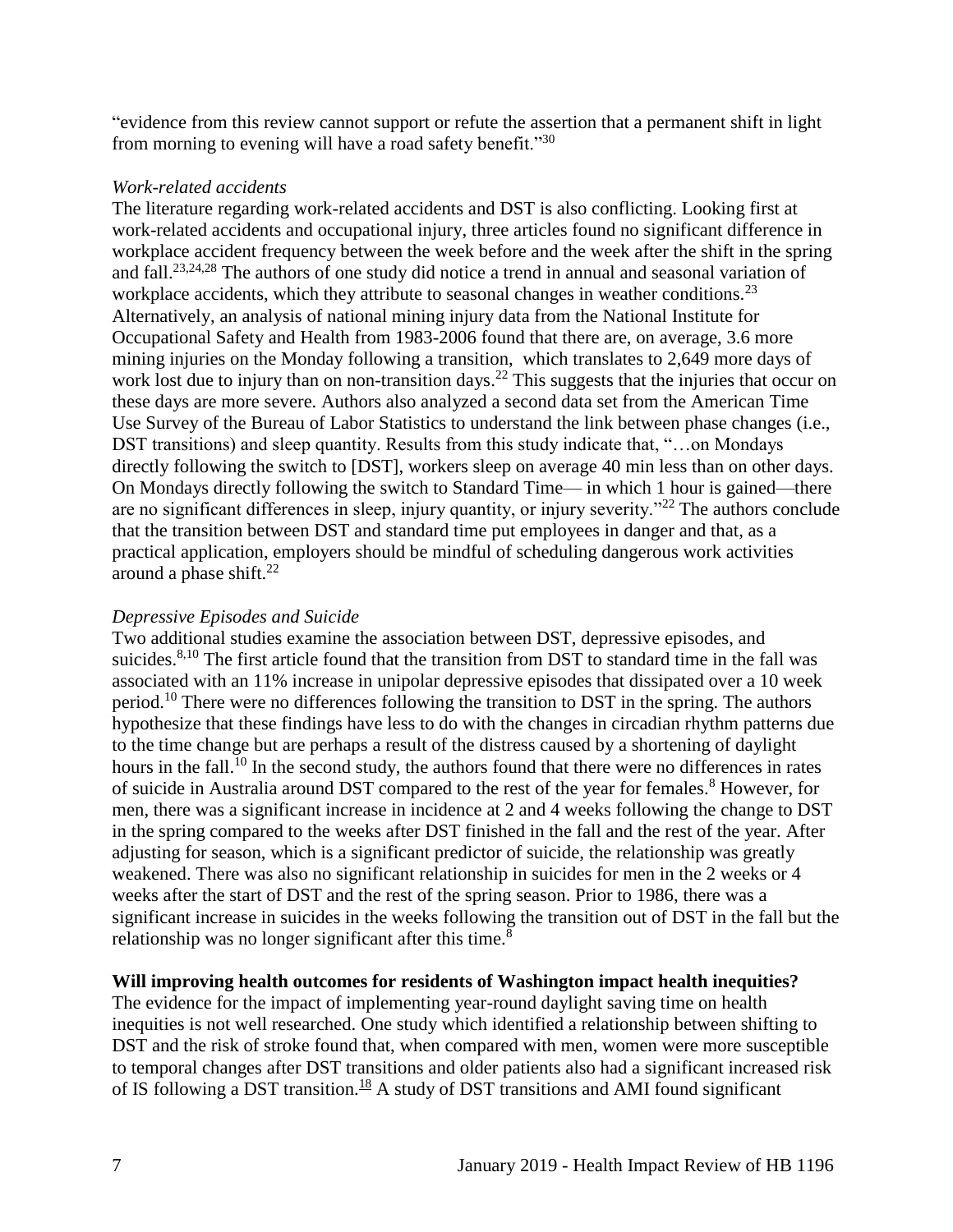increased risk for men in the first 3 days after spring DST transition (RR 1.155, 95% CI 1.000- 1.334) as well as for individuals who took angiotensin.<sup>21</sup> However, results of a literature review found that while there was evidence to support the presence of an association between DST and a modest increase of AMI occurrence, there were no definite sex specific differences.<sup>20</sup> Further study is necessary to determine whether specific subpopulations experience health inequities related to DST.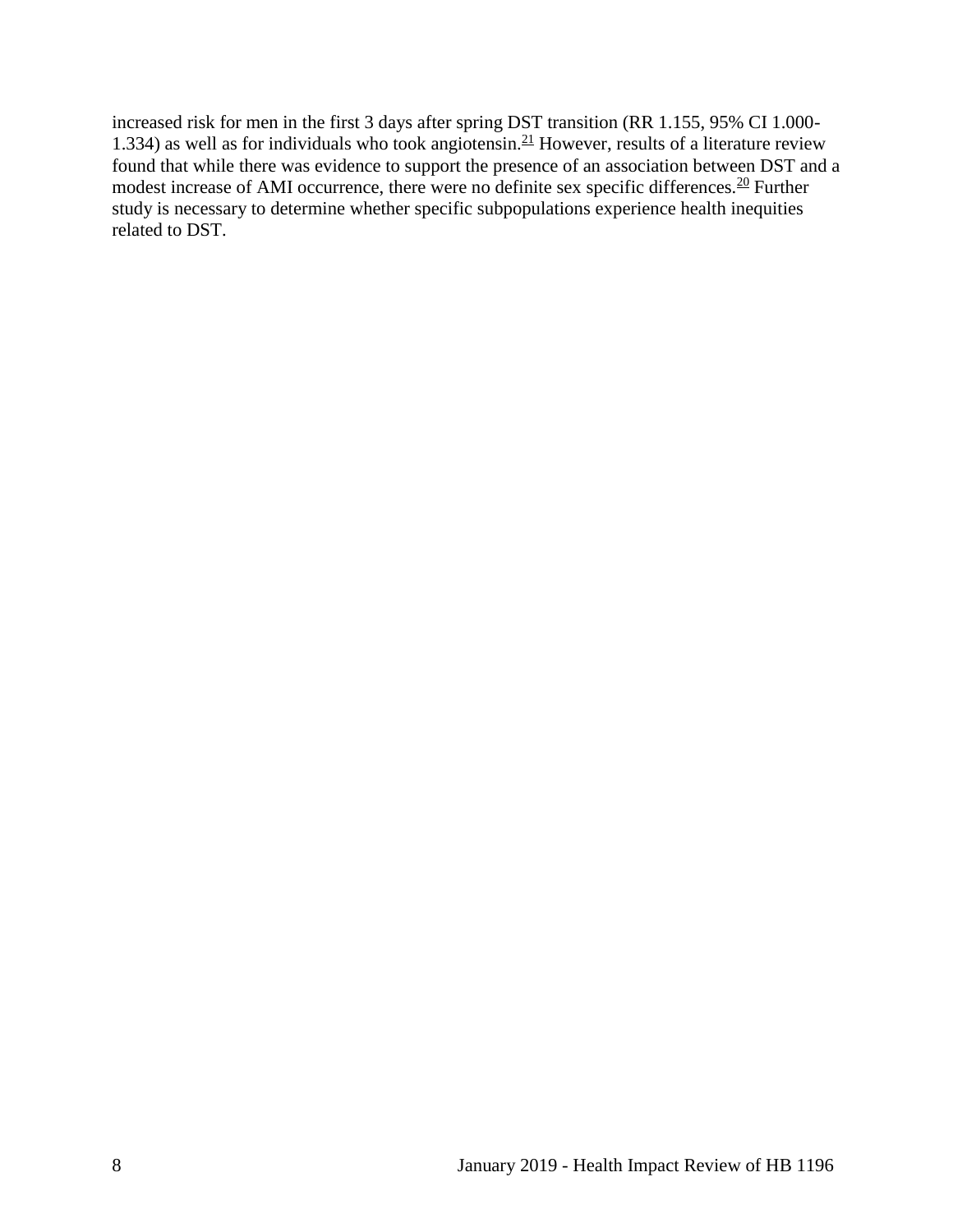# **Annotated References**

# <span id="page-11-0"></span>**Uncategorized References**

# 1. **Standard Time, 15 U.S.C. §260 United States Code, 2011 Edition.**

Title 15 (Commerce and Trade), Chapter 6 (Weights and Measures and Standard Time), Subchapter IX - Standard Time of the U.S. Code discusses Congressional adoption and observance of uniform standard time, advancement of time or changeover dates, commerce, and designated time zones.

# 2. **H.R.6202 - To allow States to elect to observe year-round daylight saving time, and for other purposes. Washington, D.C. : Library of Congress; 2018.**

In June 2018, Representative Mike D. Rogers of Alabama introduced H.R.6202, which would allow States to elect to observe year-round daylight saving time.

# 3. **Sunshine Protection Act, 1.025 Florida Statutes(2018).**

Florida State House Bill 1013, signed by Governor Rick Scott on March 23, 2018, amended Title 1 - Construction of Statutes, Chapter 1 - Definitions to include the Sunshine Protection Act (1.025). The statute states, "if the [U.S.] Congress amends 15 U.S.C. s. 260a to authorize states to observe daylight saving time year-round, it is the intent of the Legislature that daylight saving time shall be the year-round standard time of the entire state and all of its political subdivisions."

# 4. **Sunshine Protection Act of 2018. Washington, DC: Library of Congress; 2018.**

Florida-specific legislation was introduced during the 115th U.S. Congress (2018-2018) to implement the "Sunshine Proection Act of 2018." In March 2018, Florida Senator Marco Rubio introduced S.2537 on and Florida Representative Vern Buchanan introduced H.R.5279 to make daylight saving time permanent in the state. Both have been referred to committees.

#### 5. **Proposition 7, Conforms California Daylight Saving Time to Federal Law. Allows Legislature to Change Daylight Saving Time Period. Legislative Statute. Sacramento, California2018.**

The law proposed by Assembly Bill 807 2017-2018 Regular Session (Chapter 60, Statutes of 2018) was submitted to the people in accordance with Section 10 of Article II of the California Constitution. The proposition passed.

#### 6. **Chu Kansen, Gonzalez Lorena, Obernolte Jay. Assembly Bill 7, An act to amdend Section 6808 of the Government Code, relating to computation of time, and declaring the urgency thereof, to take effect immediately. . Sacramento, California2018.**

Assembly Bill 7 would set California's standard time to year-round daylight saving time afte the U.S. Congress authorizes the state to do so, as specified. The bill requires a two-thirds majority to pass.

# 7. **Post Bill, Lively John. House Bill 2297, Relating to standards of time; providing that this Act shall be referred to the people for their approval or rejection. The proposal abolishes the one-hour change in time from standard time to daylight saving time and maintains Oregon on daylight saving time year-round. . 2019.**

If the U.S. Congress authorizes year-round daylight saving time, this bill would maintain Oregon on daylight saving time all year.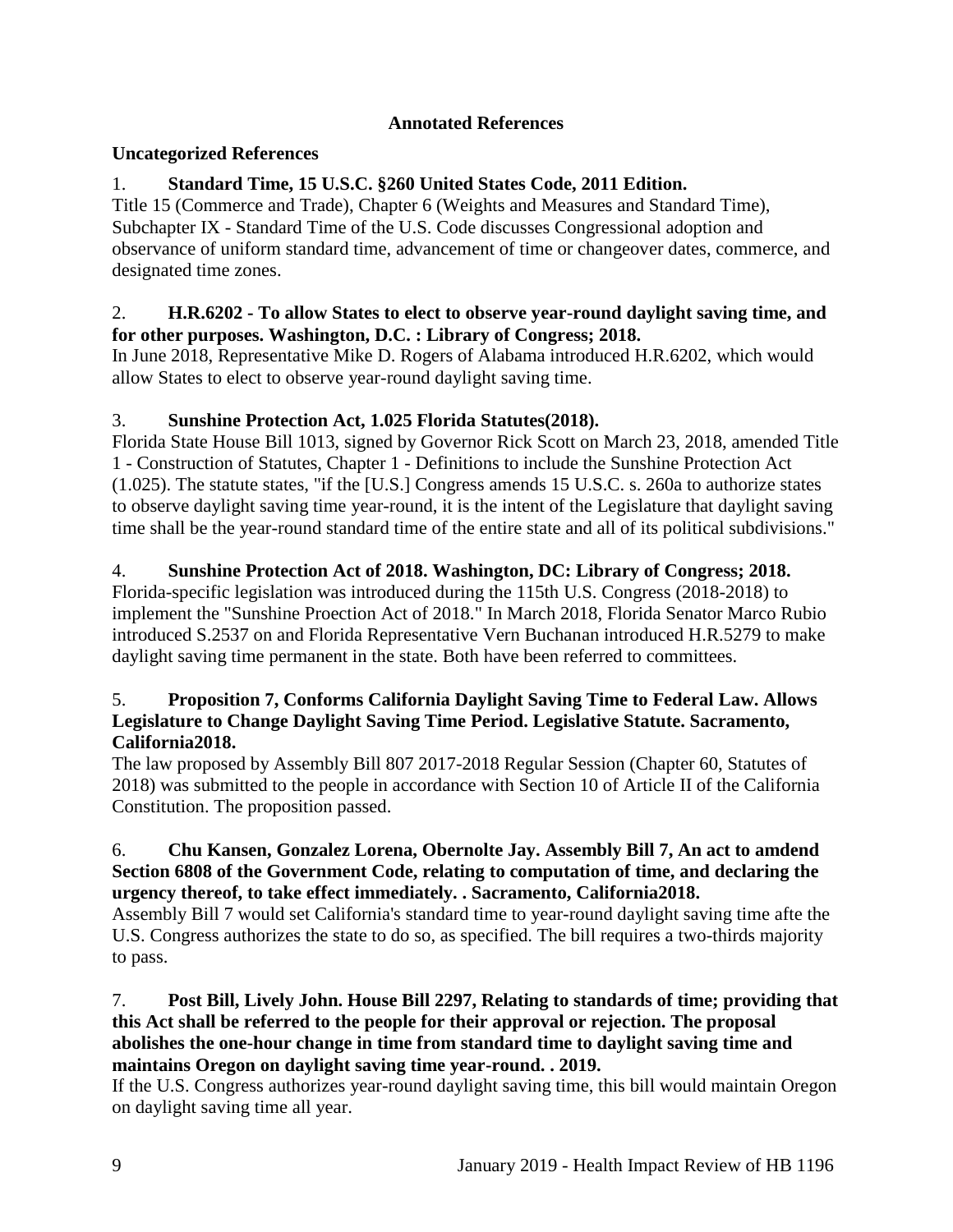# <span id="page-12-1"></span>8. **Berk Michael, Dodd Seetal, Hallam Karen, et al. Small shifts in diurnal rhythms are associated with an increase in suicide: The effect of daylight saving.** *Sleep and Biological Rhythms.* **2008;6(1):22-25.**

In this study, the authors utilized a list of registered suicide deaths from the Australian Bureau of Statistics to see whether the small shift in time associated with transitioning to and from daylight saving time (DST) has a measurable impact on suicide rates. Using data from 1971-2001, the authors analyzed 47,215 male and 14,383 female suicide deaths from across Australia and compared death rates at 2 and 4 week time periods after the start of DST and at the return to "normal time". The authors found that there were no differences in rates of suicide around DST compared to the rest of the year for the female data set. However, for men, there was a significant increase in incidence at 2 and 4 weeks following the change to DST in the spring compared to the weeks after DST finished in the fall and the rest of the year. However, after adjusting for season, which is a significant predictor of suicide, the relationship was greatly weakened. There was also no significant relationship in suicides for men in the 2 weeks or 4 weeks after the start of DST and the rest of the spring season. Prior to 1986, there was a significant increase in suicides in the weeks following the transition out of DST in the fall but the relationship was no longer significant after this time. The authors did note that in general, suicides among men are three times greater than those in women so this finding may be reflecting this difference.

# <span id="page-12-0"></span>9. **Culic V. Daylight saving time transitions and acute myocardial infarction.**  *Chronobiology international.* **2013;30(5):662-668.**

Culic et al. present findings from a study that aimed to investigate the association between the transitions to and from daylight saving time (DST) and incidence of acute myocardial infarction (AMI) in Croatia. The data set included data for 2,412 patients from 1990-1996 in Split, Croatia. Patients were interviewed in the hospital about the time of AMI and possible triggers such as physical activity, meals eaten, surgery, sexual activity, nicotine or alcohol abuse, etc. The authors reported the incidence ratios for the week following each of the DST transitions and the incidence ratio for each day during that posttransitional week. There was a significant increase in both posttransitional weeks and a significant decrease in the 2 week period following the posttransitional week for both spring and fall. Overall, the findings suggest a 29% increase the incidence of non-fatal AMI during the first four workdays after the transition to DST in the spring and a 44% increase during the first four workdays following the transition out of DST in the fall. In the spring, the effect was greatest on the Monday following the transition and was also more pronounced among men. In the fall, the effect was more delayed with peaks on Tuesday and Thursday. In the fall there was also a more pronounced effect for women, and individuals who were employed, not taking a beta-blocker and who were not engaging in physical activity. The authors conclude that this study provides evidence to support the possibility that DST transitions may increase the risk of AMI through the pathway of sleep disturbances, and that risk appears to vary by a number of factors.

# <span id="page-12-2"></span>10. **Hansen B. T., Sonderskov K. M., Hageman I., et al. Daylight savings time transitions and the incidence rate of unipolar depressive episodes.** *Epidemiology.* **2016.** Hansen et al. aimed to investigate the impact that daylight saving time (DST) transitions have on the incidence rate of unipolar depressive episodes. The study utilized data from the Danish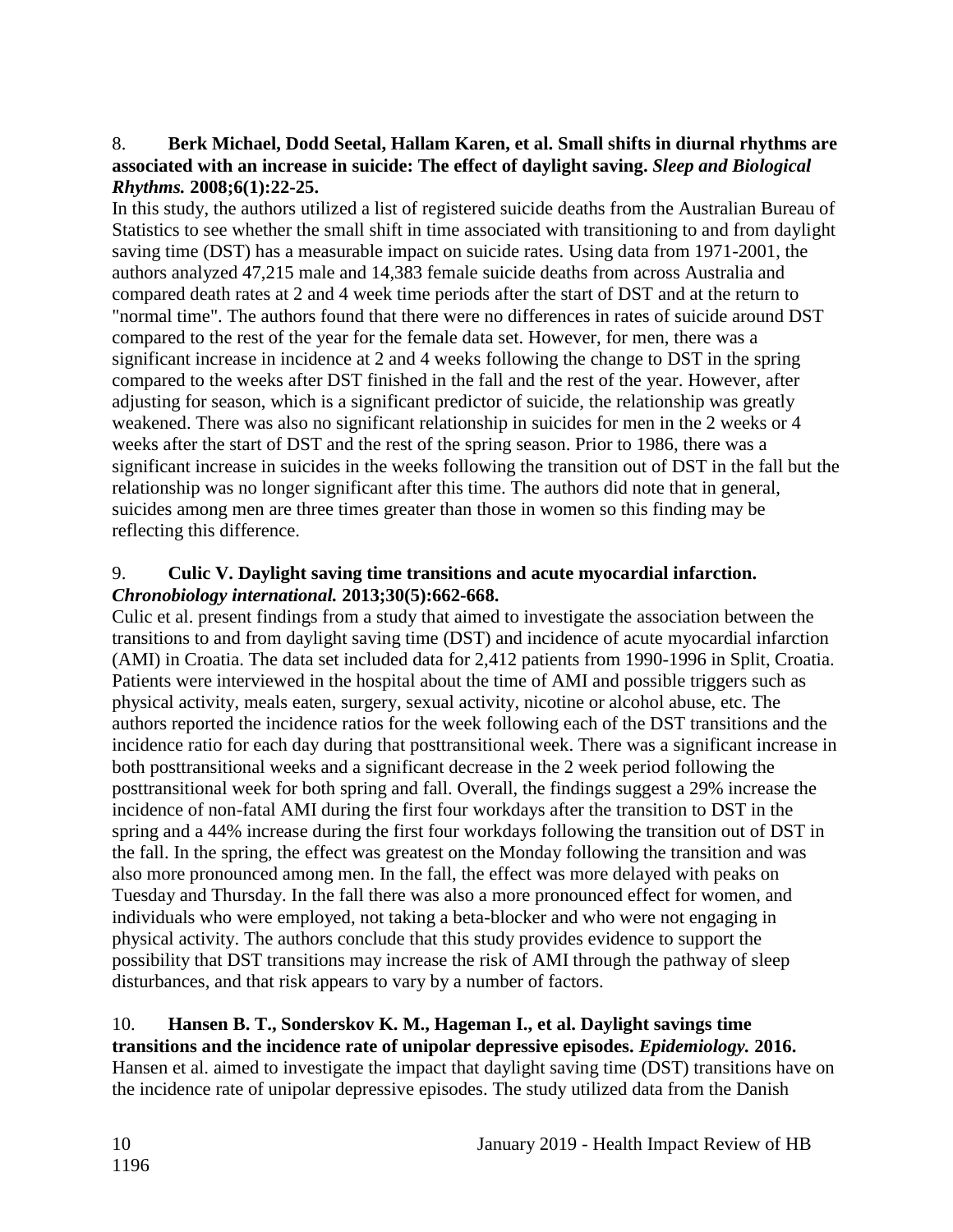Psychiatric Central Research Register (DPCRR) for all primary diagnoses of unipolar depressive episodes and bipolar disorder from January 1995 through December 2012. To analyze the data the authors used a time series intervention analysis and observed trends in the weeks following the transitions to and from DST. The transition from DST to standard time in the fall was associated with an 11% increase in unipolar depressive episodes that dissipated over a 10 week period. There were no differences following the transition to DST in the spring. The authors hypothesize that these findings are not as much do to changes in circadian rhythm patterns due to the time change but perhaps a result of the distress of marking the shortening of daylight hours in the fall.

# <span id="page-13-0"></span>11. **Harrison Y. The impact of daylight saving time on sleep and related behaviours.**  *Sleep medicine reviews.* **2013;17(4):285-292.**

In this review article, Harrison aimed to explore the literature to understand the immediate impact that the transition to and from daylight saving time (DST) has on sleep and to evaluate the evidence regarding the link between sleep disruption and other short-term outcomes of DST such as accidents, illness, health, and performance. Harrison examined 13 studies that presented data on the relationship between DST and sleep. Summarizing the findings from these studies, the author concludes that, "The start of daylight saving time in the spring is thought to lead to the relatively inconsequential loss of 1 h of sleep on the night of the transition, but data suggests that increased sleep fragmentation and sleep latency present a cumulative effect of sleep loss, at least across the following week, perhaps longer. The autumn transition is often popularised as a gain of 1 h of sleep but there is little evidence of extra sleep on that night. The cumulative effect of five consecutive days of earlier rise times following the autumn change again suggests a net loss of sleep across the week." Harrison also looked at traffic accidents and DST and found mixed results. of the 9 studies examined, 2 found mixed results for spring versus fall, 4 found a significant increase in traffic accidents, and 3 found no significant increase in accidents.

# <span id="page-13-1"></span>12. **Janszky I., Ahnve S., Ljung R., et al. Daylight saving time shifts and incidence of acute myocardial infarction--Swedish Register of Information and Knowledge About Swedish Heart Intensive Care Admissions (RIKS-HIA).** *Sleep medicine.* **2012;13(3):237- 242.**

Using data from the Register of Information and Knowledge about Swedish Heart Intensive Care Admissions (RIKS-HIA), Janszky et al. aimed to understand risk associated with daylight saving time (DST) on acute myocardial infarctions (AMI) and the role individual factors may play on this interaction. The individual level factors examined were age, sex, history of cardiac events, diabetes, hypertension, smoking, BMI, lipids, and medication. Patients from the RIKS-HIA were included in the analysis if they were admitted to the coronary care unit of a participating hospital between 1995 and 2007. The authors found that there was a short term increase in risk for AMI for the first week after transitioning into DST in the spring (incidence ratio= 1.039, confidence interval= 1.003-1.075). There was not a statistically significant effect of transitioning out of DST in the fall. In the spring, the risk was more pronounced among those taking cardiac medications and those with low cholesterol and triglycerides. In the fall, there was a lower incidence among patients with hyperlipidemia and those taking statins and calcium-channel blockers. The authors conclude that even small disturbances to sleep may increase the risk of AMI and that vulnerable individuals might benefit from avoiding such sudden changes in their biological rhythms.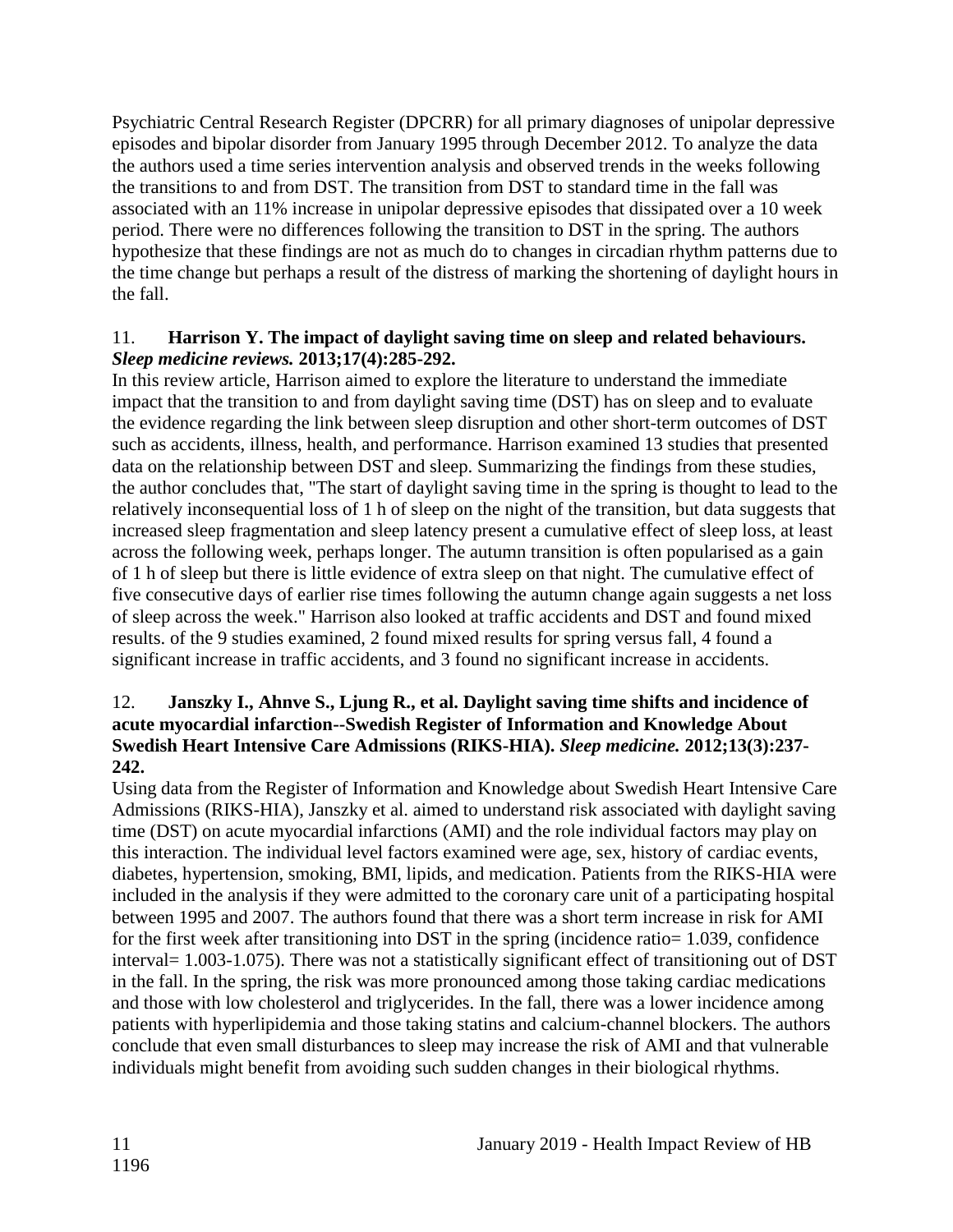#### 13. **Janszky I., Ljung R. Shifts to and from daylight saving time and incidence of myocardial infarction.** *New England Journal of Medicine.* **2008;359(18):1966-1968.**

In this correspondence, Janszky et al. present an overview of their study that involves aimed to examine the influence that transitioning to and from daylight saving time has on acute myocardial infarction (AMI). Using data from the Swedish Myocardial Infarction Register, the authors compared the incidence of AMI on each of the 7 days following the spring and autumn transitions and compared these incidences to the mean of the corresponding weekday 2 weeks before and 2 weeks after the particular day of interest. The authors provide an example indicating that, "the Tuesday after the transition, we would have divided the incidence on that Tuesday by the mean of the incidence on the Tuesday 2 weeks earlier and the incidence on the Tuesday 2 weeks later." The data analyzed was for all AMI in Sweden from 1987-2006. In the spring, the incidence of AMI was significantly higher for the first 3 weekdays following the transition to daylight saving time while only the first weekday was significantly increased during the autumn transition. The authors also noted that the spring transition was more pronounced in women while the autumn transition was more pronounced in men. Overall, the transitions were more pronounced for people under the age of 65. Potential explanations for the findings include adverse effects of sleep deprivation and circadian misalignment, mental stress of a new work week, and the impact of a later bedtime but earlier wake time at the beginning of a work week.

# <span id="page-14-1"></span>14. **Jiddou M. R., Pica M., Boura J., et al. Incidence of myocardial infarction with shifts to and from daylight savings time.** *The American journal of cardiology.* **2013;111(5):631- 635.**

Jiddou et al. conducted a retrospective case-control study to determine the incidence ratio of acute myocardial infarction (AMI) immediately following the shift to and from daylight savings time (DST). The authors reviewed 935 electronic medical records from the Royal Oak and Troy campuses of the Beaumont Hospitals in Michigan. Cases were selected by primary diagnosis of AMI the week after the spring transition to DST and the week after the shift back to standard time in autumn. Controls were selected based on comparable diagnoses 2 weeks before and 2 weeks after the shift to and from DST. From October 2006 to April 2012, 328 cases and 607 controls were selected. After controlling for confounding factors, the authors found that overall frequency of AMI was similar in the spring and in autumn. The incidence of AMI in the week following the shift to and from DST was not significantly different in spring and in autumn, 1.17 (95% CI 1.00 to 1.36) and 0.99 (95% CI 0.85 to 1.16), respectively. While there were no significant changes from spring to autumn in AMI incidence, the large increase in AMI occurred on the first day (Sunday) after the spring shift  $(1.71, 95\% \text{ CI } 1.09 \text{ to } 2.02; \text{ p} < 0.05)$ . While incidence was lower than expected following the autumn shift, the Saturday following the shift (one week after) was significantly greater than any other day that week. The authors conclude that more research needs to be done to determine the biological causes behind this slight increase in AMI incidence following the shift to and from DST.

# <span id="page-14-0"></span>15. **Sandhu A., Seth M., Gurm H. S. Daylight savings time and myocardial infarction.**  *Open heart.* **2014;1(1):e000019.**

Sandhu, Seth, and Gurm used data from the Blue Cross Blue Shield of Michigan Cardiovascular Consortium Percutaneous Coronary Intervention Quality Improvement Initiative (BMC2-PCI). The authors used this prospective, multicenter registry to determine associations of increased acute myocardial infarction (AMI) following the spring and autumn daylight savings time (DST)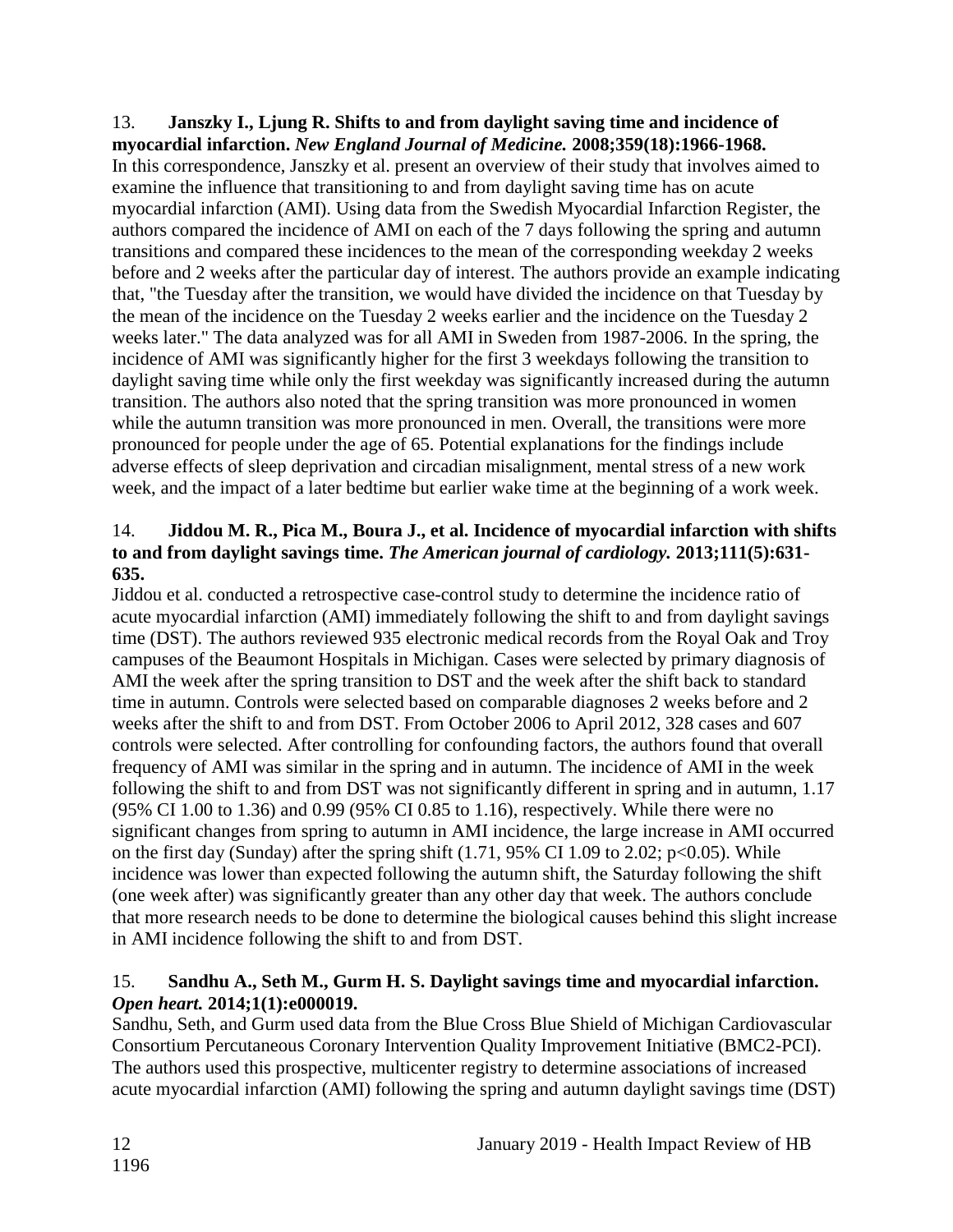changes. Hospital admissions for AMI between January 2010 and September 2013 were recorded and entered into the BCM2-PCI registry. After controlling for potential confounding factors, the authors used regression analysis to map yearly, weekly, and seasonal trends in AMI. The Monday following the Spring DST shift was associated with a 24% increase in daily AMI count (p=0.011). The Tuesday following the Autumn DST shift was also significant for decreasing AMI count by 21% (p=0.044). While these findings are significant, other data suggests that the yearly incidence of AMI did not reflect a major increase in cases. The authors suggest that switching to DST in the spring could accelerate events that are likely to occur in particularly vulnerable patients.

#### <span id="page-15-0"></span>16. **Schneider A. M., Randler C. Daytime sleepiness during transition into daylight saving time in adolescents: Are owls higher at risk?** *Sleep medicine.* **2009;10(9):1047-1050.** Schneider and Randler conducted a cross-sectional cohort study to determine the effects of daylight savings time (DST) on sleepiness of adolescents in Germany schools in the spring of 2008. Children from three schools volunteered to fill out questionnaires while attending classes the week prior to, during, and after the DST switch. Four hundred and sixty-nine teenagers participated (mean age 13.5 years) during the three week sampling period. After regression, researchers found that sleepiness and being an evening person correlated with increased age. Students who were older and who tended to be night people scored significantly higher for daytime sleepiness in the week after the DST shift. The authors suggest that class and performance tests should not be scheduled in the first week after the DST shift due to increased sleepiness for older students.

# <span id="page-15-1"></span>17. **Sipila J. O., Rautava P., Kyto V. Association of daylight saving time transitions with incidence and in-hospital mortality of myocardial infarction in Finland.** *Annals of medicine.*  **2016;48(1-2):10-16.**

Sipila, Rautava, and Kyto used data from 22 Finnish hospitals to determine association between acute myocardial infarction (AMI) and the spring and autumn shifts in daylight savings time (DST) during 2001-2009. Researchers compared expected incidence and actual incidence for the two weeks prior to and the three weeks following each DST shift. Any year where spring DST occurred on Easter was excluded. After controlling for confounding factors, researchers found that incidence of AMI increased on the Wednesday following the spring transition (IR 1.16; 95% CI 1.01-1.34). After the autumn DST transition, researchers found that incidence of AMI decreased the following Monday (IR 0.85; 95% CI 0.74-0.97), but incidence increased compared to control weeks by the following Thursday (IR 1.15; 95% CI 1.02-1.3). There was no significance in gender differences, but they did find that patients who had other comorbidities were at increased risk of AMI after the spring or autumn DST transition. Overall, there was no impact on overall incidence of AMI but rather a change in the temporal distribution.

#### 18. **Sipila J. O., Ruuskanen J. O., Rautava P., et al. Changes in ischemic stroke occurrence following daylight saving time transitions.** *Sleep medicine.* **2016;27-28:20-24.**

Sipila, Ruuskanen, Rautava, and Kyto used data from 20 Finnish hospitals to determine association between acute ischemic stroke (IS) and the spring and autumn shifts in daylight savings time (DST) during 2004-2013. Expected and actual incidence of IS were compared. Over the course of the study, there were a total of 3,033 patients with acute IS in the week following either the spring or autumn DST transition. A total of 11,801 cases of IS occurred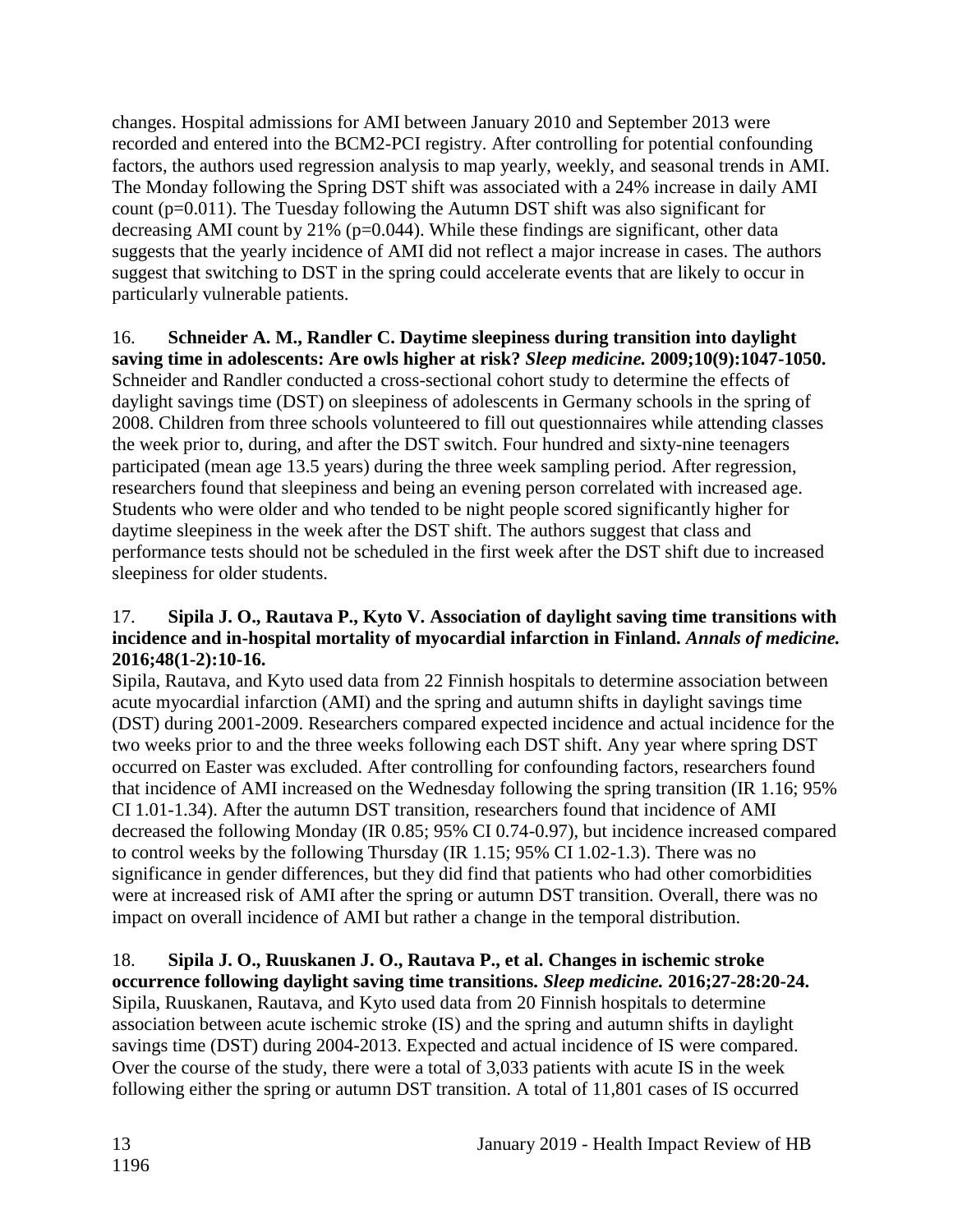during control weeks. After a DST transition, incidence of IS increased in the first two days (RR 1.08; CI 1.01-1.15). Overall, the incidence did not change compared to control weeks but the timing of events was impacted by a DST transition. When compared with men, women were more susceptible to temporal changes after DST transitions. Older patients also had a significant increased risk of IS following a DST transition.

# 19. **Manfredini R., Fabbian F., Cappadona R., et al. Daylight saving time, circadian rhythms, and cardiovascular health.** *Intern Emerg Med.* **2018;13(5):641-646.**

Manfredini et al. review the relationship between daylight saving time (DST) and cardiovascular health. "The available evidence suggests the existence of an association between DST and a modest increase of occurrence of acute myocardial infarction, especially in the first week after the spring shift." Authors note possible mechanisms include sleep deprivation, circadian misalignment and environmental conditions. Authors recommend further study consider the role of gender and individual preference in circadian rhythms (chronotype).

# 20. **Manfredini R., Fabbian F., Giorgi A. De, et al. Daylight saving time and myocardial infarction: should we be worried? A review of the evidence.** *European Review for Medical and Pharmacological Sciences.* **2018;2018(22):750-755.**

Authors identified and evaluated the possible association between daylight saving time (DST) and acute myocardial infarction (AMI), using electronic health database (years 2009-2016). Search terms included, 'daylight saving time', 'daylight saving time' plus 'gender', and 'daylight saving time' plus 'acute myocardial infarction'. In total, authors identified 72, 10, and 6 studies were found, respectively. "Overall, 6 studies, including a total of 87,994 cases, resulted to satisfy the searching request, and were included in the present analysis. All studies confirmed a higher occurrence of AMI in the spring shift, ranging from 4 to 29%, whereas only 1 study showed a higher occurrence of AMI in the autumn shift." Five studies providing separate analysis found results by sex were not univocal. In regards to the spring shift, "2 studies did not show differences between men and women, 2 reported a higher frequency in men, and 1 in women." Specific to the autumn shift, "only 1 study reported a higher occurrence of AMI in women." Results support the presence of an association between DST and a modest increase of AMI occurrence, especially for the spring shift, but do not indicate definite gender specific differences.

#### 21. **Kirchberger I., Wolf K., Heier M., et al. Are daylight saving time transitions associated with changes in myocardial infarction incidence? Results from the German MONICA/KORA Myocardial Infarction Registry.** *BMC Public Health.* **2015;15:778.**

Kirchberger et al. examined the association of daylight saving time (DST) transitions with acute myocardial infarction (AMI) incidence recorded in the population-based German MONICA/KORA Myocardial Infarction Registry. The study sample consisted of 25,499 coronary deaths and non-fatal AMI cases aged 25-74 years. Authors "used Poisson regression with indicator variables for the 3 days or the week after the spring and the autumn transition and adjusted for potential confounders to model the association between DST transitions and AMI incidence." They also built an excess model by calculating observed over expected events per day. Overall, results showed "no significant changes of AMI risk during the first 3 days or 1 week after the transition to and from DST." However, "subgroup analyses on the spring transition revealed significantly increased risks for men in the first 3 days after transition (RR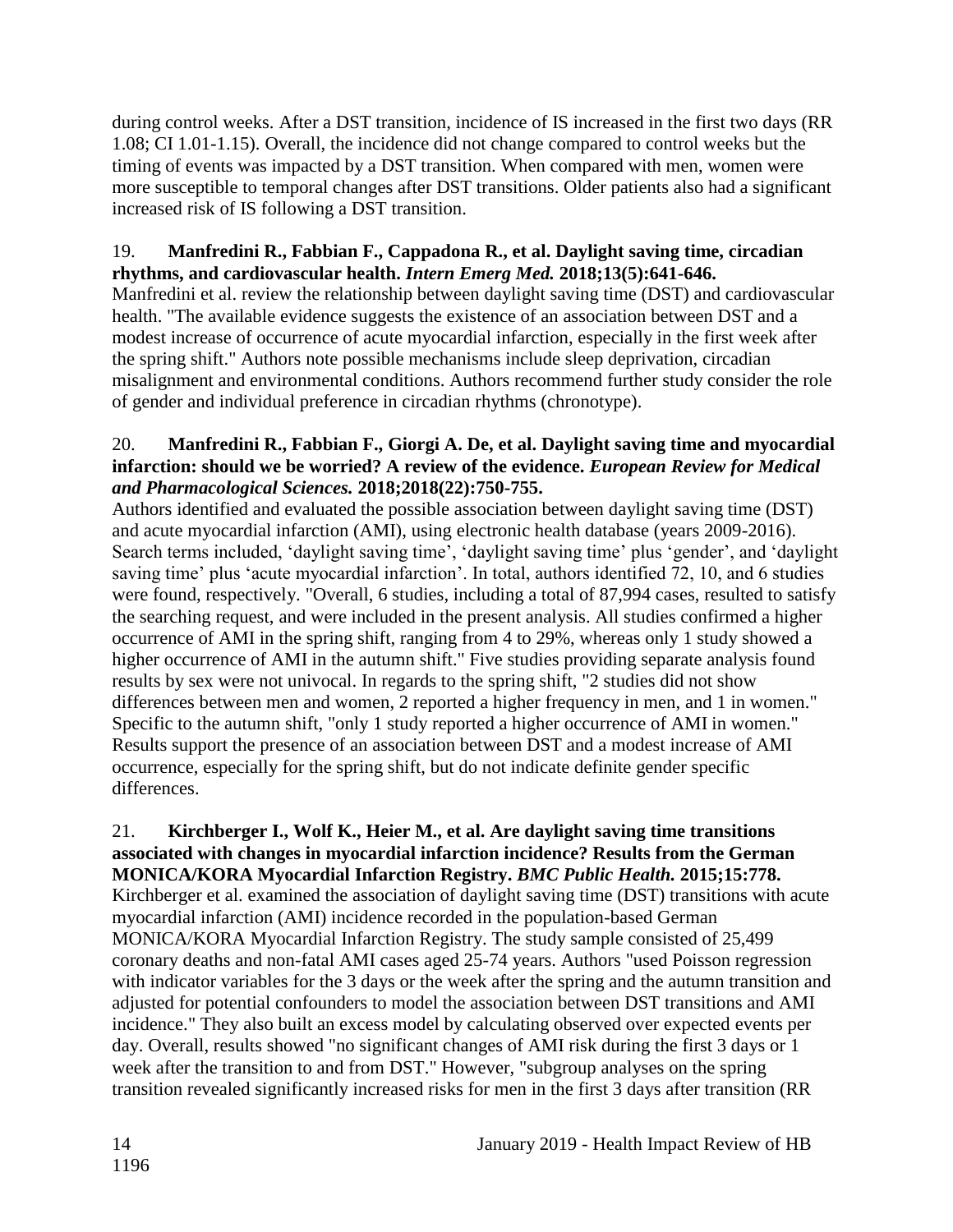1.155, 95 % CI 1.000-1.334) and for persons who took angiotensine converting enzyme (ACE) inhibitors prior to the AMI (3 days: RR 1.489, 95 % CI 1.151-1.927; 1 week: RR 1.297, 95 % CI 1.063-1.582)." Additionally, following the autumn shift, "patients with a prior infarction had an increased risk to have a re-infarction (3 days: RR 1.319, 95 % CI 1.029-1.691; 1 week: RR 1.270, 95 % CI 1.048-1.539)." Authors concluded that specific subgroups (i.e.., men and persons with a history of AMI or prior treatment with ACE inhibitors) may have a higher risk for AMI during DST. They suggested further studies that include data on chronotype and sleep duration are necessary to confirm results.

22. **Barnes C. M., Wagner D. T. Changing to daylight saving time cuts into sleep and increases workplace injuries.** *The Journal of applied psychology.* **2009;94(5):1305-1317.** In this study by Barnes et al., the authors explored a number of different hypotheses using two different studies. The first study utilized national mining injury data from the National Institute for Occupational Safety and Health from 1983-2006 to examine the influence that time changes may have on workplace injuries. The results indicate that on the Monday following a transition, there are 3.6 more mining injuries and this translates to 2,649 more days of work lost due to injury than on non-transition days. This suggests that the injuries that occur on these days are more severe. The second study used data from the American Time Use Survey of the Bureau of Labor Statistics to understand the link between phase changes and sleep quantity. Results from the second study indicate that, "...on Mondays directly following the switch to daylight saving time, workers sleep on average 40 min less than on other days. On Mondays directly following the switch to Standard Time— in which 1 hour is gained—there are no significant differences in sleep, injury quantity, or injury severity." The authors conclude that the transition between daylight saving time and standard time put employees in danger and that as a practical application, employers should be mindful of scheduling dangerous work activities around a phase shift.

# <span id="page-17-0"></span>23. **Lahti T., Sysi-Aho J., Haukka J., et al. Work-related accidents and daylight saving time in Finland.** *Occupational Medicine (London).* **2011;61(1):26-28.**

Lahti et al. analyzed the number of occupational accidents one week before and one week after the shift to and from daylight savings time (DST) from 2002-2006. Data was gathered from the registry of Federation of Accident Insurance Institutions, which collects data on workplace accidents. The authors found no significant difference in workplace accident frequency between the week before and the week after the shift. However, the authors did notice a trend in annual and seasonal variation of workplace accidents  $(p<0.001)$ , which they attribute to seasonal changes in weather conditions.

# <span id="page-17-1"></span>24. **Morassaei S., Smith P. M. Switching to Daylight Saving Time and work injuries in Ontario, Canada: 1993-2007.** *Occupational and environmental medicine.* **2010;67(12):878- 880.**

Morassari and Smith analyzed claim reports from the Ontario Workplace Safety & Insurance Board that were filed between 1993 and 2007 to determine incidence of lost time and no lost time workplace injury claims within the weeks before and after the spring and autumn daylight saving time (DST) shifts. After accounting for the Easter holiday which often coincides with the spring DST shift, the authors found no significant changes in the incidence of workplace injury claims before and after the spring and autumn DST shift.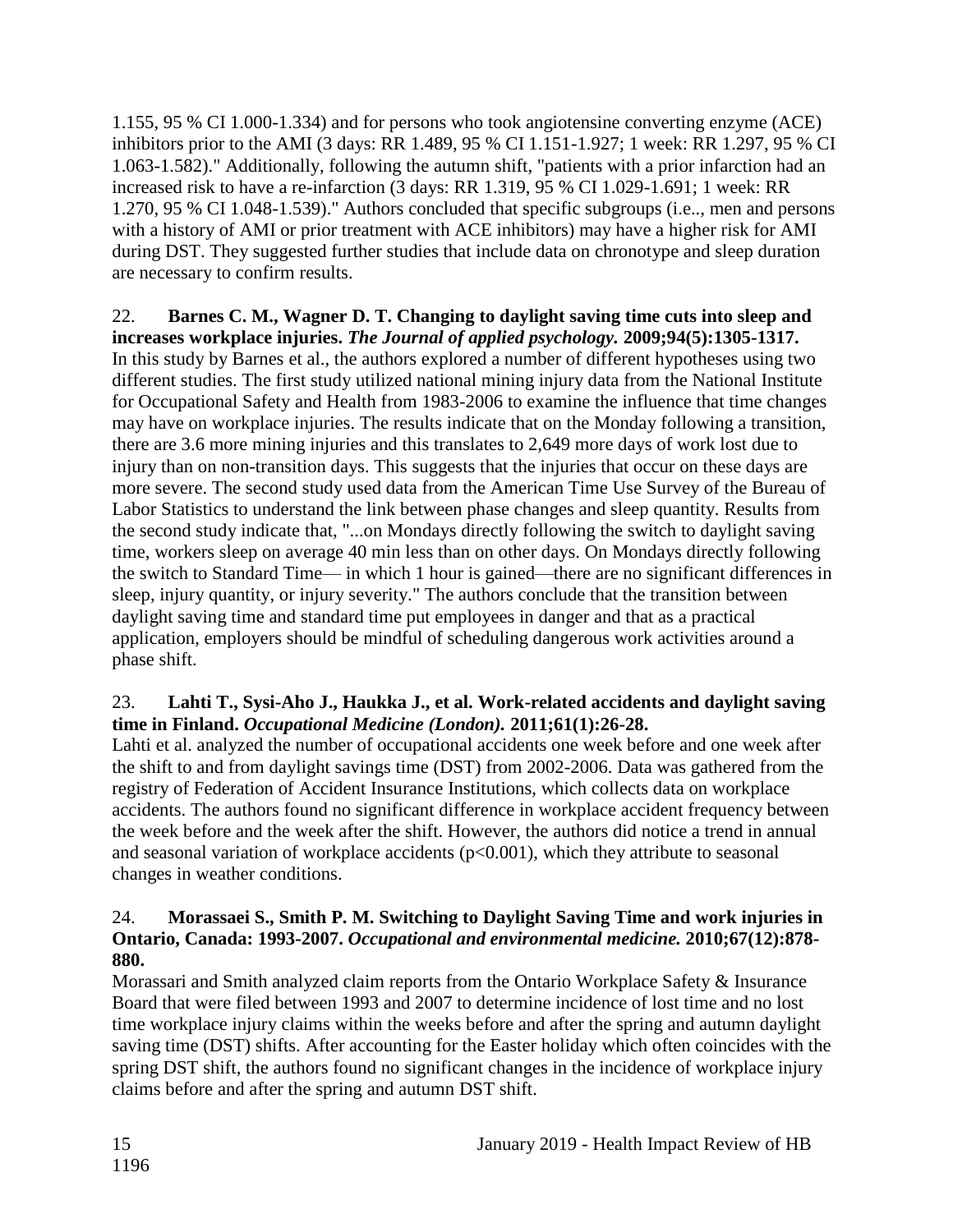# 25. **Huang A., Levinson D. The effects of daylight saving time on vehicle crashes in Minnesota.** *Journal of safety research.* **2010;41(6):513-520.**

Huang and Levinson analyzed Minnesota State data between 2001 and 2007 to determine if the spring or fall daylight savings time (DST) transitions had any impact on incidence of vehicle crashes. The authors determined that transition to DST in the spring increased traffic due to more people taking advantage of afternoon daylight hours. The most relevant finding was that the short-term impact of DST on traffic accidents is not statistically significant in the spring or in the fall. The authors suggest that while increased afternoon visibility may have decreased the incidence of vehicle crashes, the increased number of cars on the road may have actually offset those numbers.

# 26. **Varughese J., Allen R. Fatal accidents following changes in daylight savings time: the American experience.** *Sleep medicine.* **2001.**

Varughese and Allen analyzed fatal automobile accident data from the United States National Highway Transportation Safety Administration for a 21-year period from 1975-1995 to determine if there was an association between fatal automobile accidents and the shift to and from daylight savings time (DST). They used data from the Saturday (pre-switch), the Sunday (during the switch), and the Monday (post-switch) of the spring and fall DST transitions. For the spring DST change, the authors found that fatal accidents increased on the Monday following the transition, with no significant changes on the Saturday or Sunday of the shift. For the fall DST change, the authors found that fatal accidents increased the following Sunday, possibly due to the perceived benefit of being able to stay out for an extra hour the night before. The authors suggest that the increase in fatal accidents following the spring and fall transitions to and from DST could be caused by an immediate shift in sleep cycle and behavior adaptation.

#### 27. **Ferguson S., Preusser D., Lund A., et al. Daylight saving time and motor vehicle crashes: The reduction in pedestrian and vehicle occupant fatalities.** *American Journal of Public Health.* **1995;85(1):92-95.**

Ferguson and Lund, et al. compared daylight data and fatal vehicle crash data in the United States between the years 1987-1991 during the spring and fall daylight saving time (DST) shifts. The authors found that there was an increase in pedestrian fatal crashes after the transition back to standard time in the fall. They suggest that this was due to more darkness during afternoon commute times. Overall, the authors found that shifting an hour of daylight to the evening hours decreased the number of fatal crashes that occurred. They also estimated that 901 fewer fatal crashes would have occurred, including 727 involving pedestrians and 174 involving vehicle occupants, if daylight saving time had been in place all year from 1987-1991.

# <span id="page-18-0"></span>28. **Robb D., Barnes T. Accident rates and the impact of daylight saving time transitions.** *Accid Anal Prev.* **2018;111:193-201.**

Robb and Barnes use data from 12.6 million accident claims in New Zealand during 2005-2016 to model accident rates as a function of various date-based predictors including days before/after the start and end of DST, holidays, day of week, and month of year. According to authors, this is the first study to consider multiple accident categories (Road, Work, Falls and Home & Community), and the first in the southern hemisphere. Results show the start of DST was associated with significantly higher rates of road accidents (first day  $+16\%$  and second day